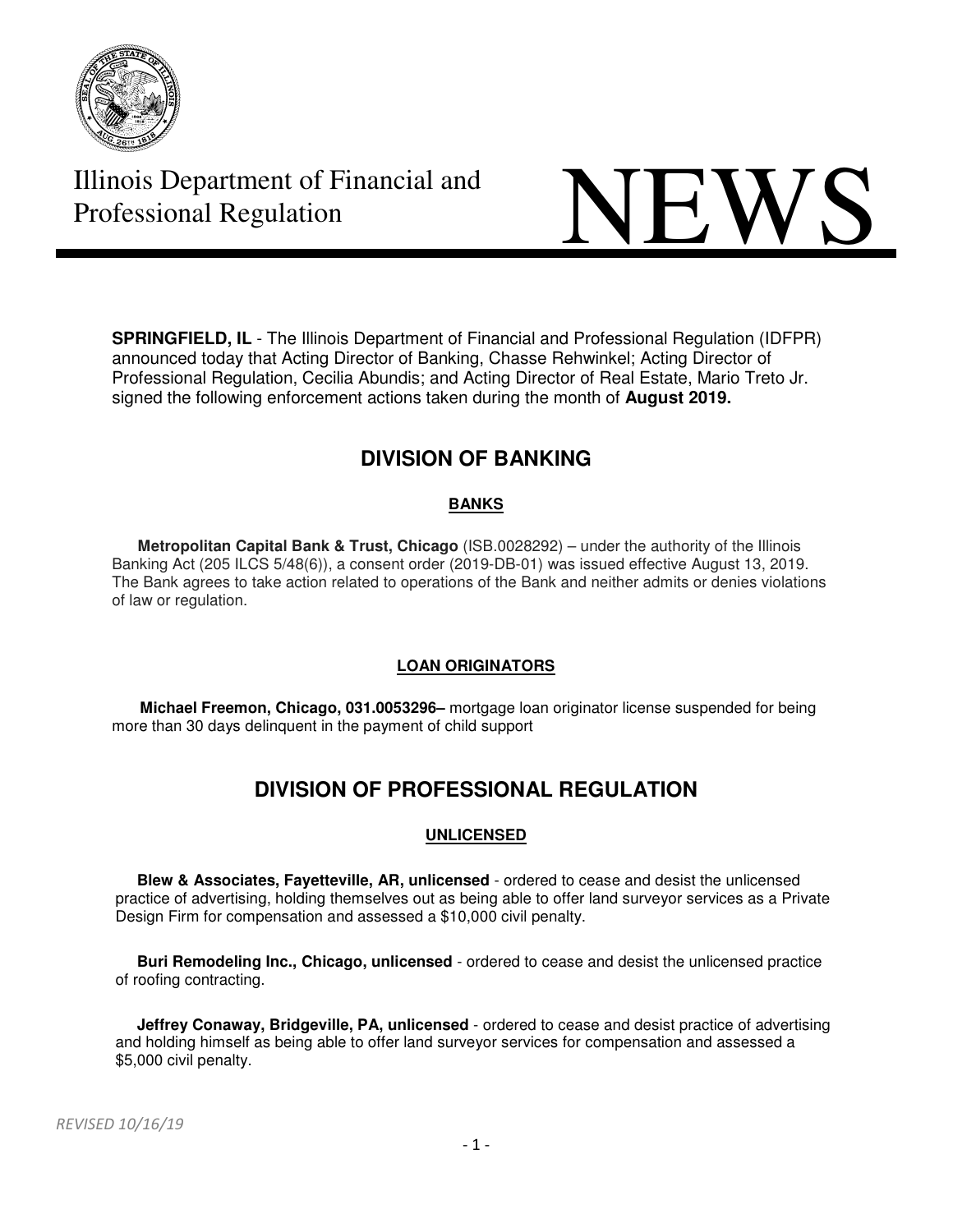**Baruch Hampton, Olympia Fields, unlicensed and Hampton Accounting & Tax Corporation, Olympia Fields, unlicensed** - ordered to cease and desist providing accountancy activities and issuing Independent Audit Reports.

 **Jaime's Construction, Chicago, unlicensed** - ordered to cease and desist the unlicensed practice of roofing contracting.

 **LI2 Construction Inc., Chicago, unlicensed** - ordered to cease and desist unlicensed practice of roofing contracting.

 **Micaela Construction, Chicago, unlicensed** - ordered to cease and desist the unlicensed practice of roofing contracting.

 **Jose Yupa, Chicago, unlicensed and Yupa and Yupa General Construction, Inc., unlicensed** ordered to cease and desist the unlicensed practice of roofing contracting.

#### **BARBER, COSMETOLOGY, ESTHETICS, HAIR BRAIDING & NAIL TECHNOLOGY**

 **A Touch of Serenity Spa and Career Institute, Waukegan, 171000169** - nail technology school license issued and placed on probation for one year and fined \$250 based on knowingly furnishing misleading information to the Department.

 **Jacinta Appleton, Chicago, 011257436** - cosmetologist license suspended for failure to file and/or pay Illinois state income taxes.

 **Angelica Arnold, Chandler, AZ, 131012934** - esthetician license suspended for failure to file and/or pay Illinois state income taxes.

 **Jacqueline Avant, Austell, GA, 011281562** - cosmetologist license suspended for failure to file and/or pay Illinois state income taxes.

 **Stephanie Bass, Weldon, 011256690** - cosmetologist license suspended for failure to file and/or pay Illinois state income taxes.

 **Shauna Bettorf, Troy, 011252097** - cosmetologist license suspended for failure to file and/or pay Illinois state income taxes.

 **JoAnn Bosnos, Elgin, 011284846** - cosmetologist license card suspended for failure to file and/or pay Illinois state income taxes.

 **Marena Burdess, Edwards, 011307174** - cosmetologist license suspended for failure to file and/or pay Illinois state income taxes.

 **Shalonda Cannon, Chicago, 011252957** - cosmetologist license suspended for failure to file and/or pay Illinois state income taxes.

 **Heather Canuel, Bloomington, 011313729** - cosmetologist license suspended for failure to file and/or pay Illinois state income taxes.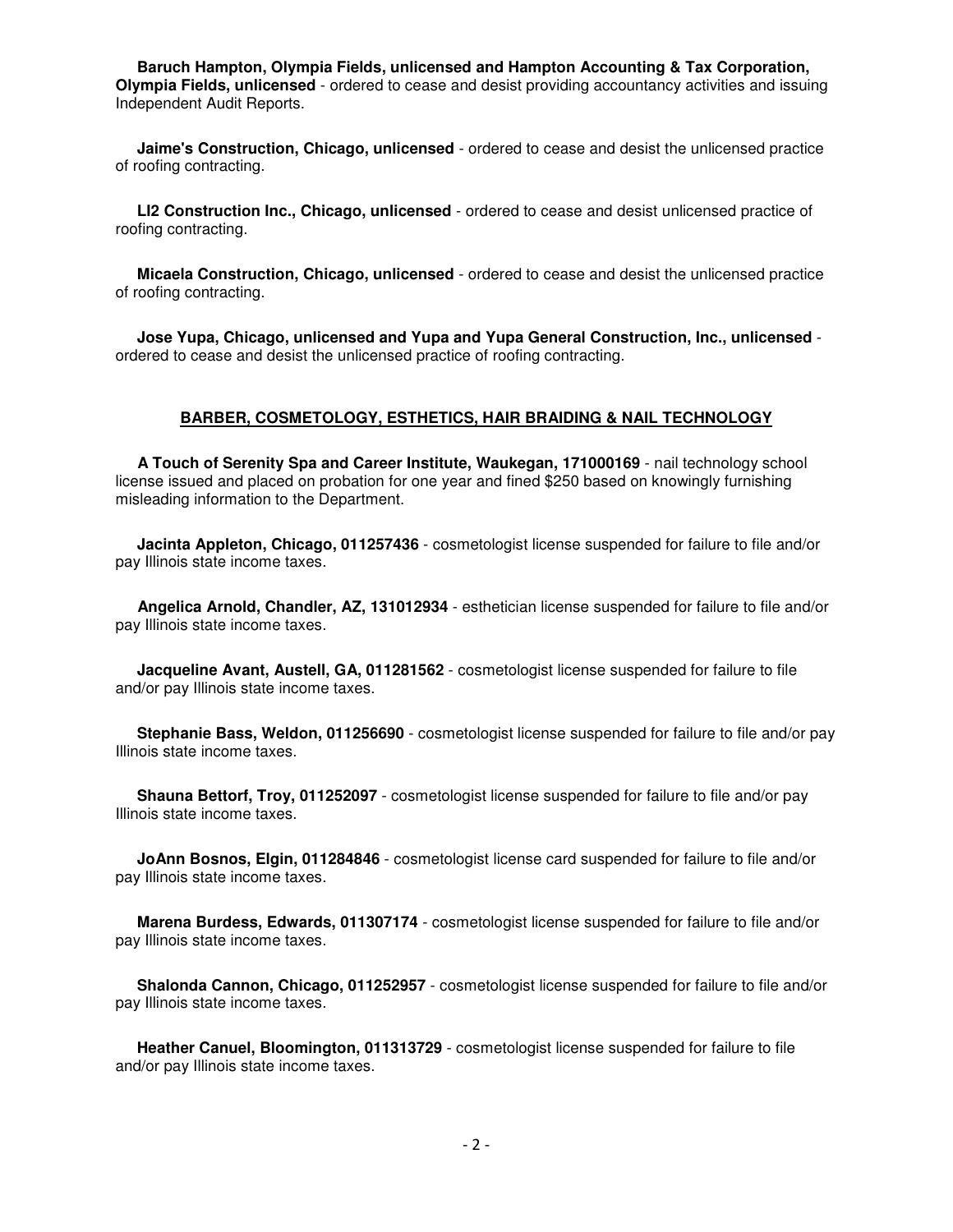**Lacey Carmody, Kenosha, WI, 131010673** - esthetician license suspended for failure to file and/or pay Illinois state income taxes.

 **Michelle Demaio, Chicago, 011309667** - cosmetologist license suspended for failure to file and/or pay Illinois state income taxes.

 **Simone Elkat, Fairview Heights, 011255039** - cosmetologist license suspended for failure to file and/or pay Illinois state income taxes.

 **Hafid Ennajari, Chicago, 011261445** - cosmetologist license suspended for failure to file and/or pay Illinois state income taxes.

 **Famous Fades LLC, Schaumburg, 189017495** - salon license reprimanded and fined \$500 based on allegations of aiding and assisting unlicensed practice of barbering.

 **Theresa Frederick, Rockford, 006063404** - barber license suspended for failure to file and/or pay Illinois state income taxes.

 **David Frederick, Rockford, 006063618** - barber license suspended for failure to file and/or pay Illinois state income taxes.

 **Casandra Hanks, Du Quoin, 011266431** - cosmetologist license suspended for failure to file and/or pay Illinois state income taxes.

 **Shemika Henley, Elgin, 011310600** - cosmetologist license suspended for failure to file and/or pay Illinois state income taxes.

 **Brittany Howard, East Carondelet, 011290351** - cosmetologist license suspended for failure to file and/or pay Illinois state income taxes.

 **Allison Jackson, Berwyn, 131007683** - esthetician license suspended for failure to file and/or pay Illinois state income taxes.

 **Michelle Janousek, Mokena, 011305946** - cosmetologist license suspended for failure to file and/or pay Illinois state income taxes.

 **Tameka Jenkins, Chicago, 011284196** - cosmetologist license suspended for failure to file and/or pay Illinois state income taxes.

 **Jessica Jennings, Chicago, 011308688** - cosmetologist license suspended for failure to file and/or pay Illinois state income taxes.

 **Danielle LaPorte, Oswego, 011310060** - cosmetologist license suspended for failure to file and/or pay Illinois state income taxes.

 **Renee Lopez, Chicago, 011311560** - cosmetologist license suspended for failure to file and/or pay Illinois state income taxes.

 **Hannah McNeill-Stephens, Metropolis, 011319071** - cosmetologist license suspended for failure to file and/or pay Illinois state income taxes.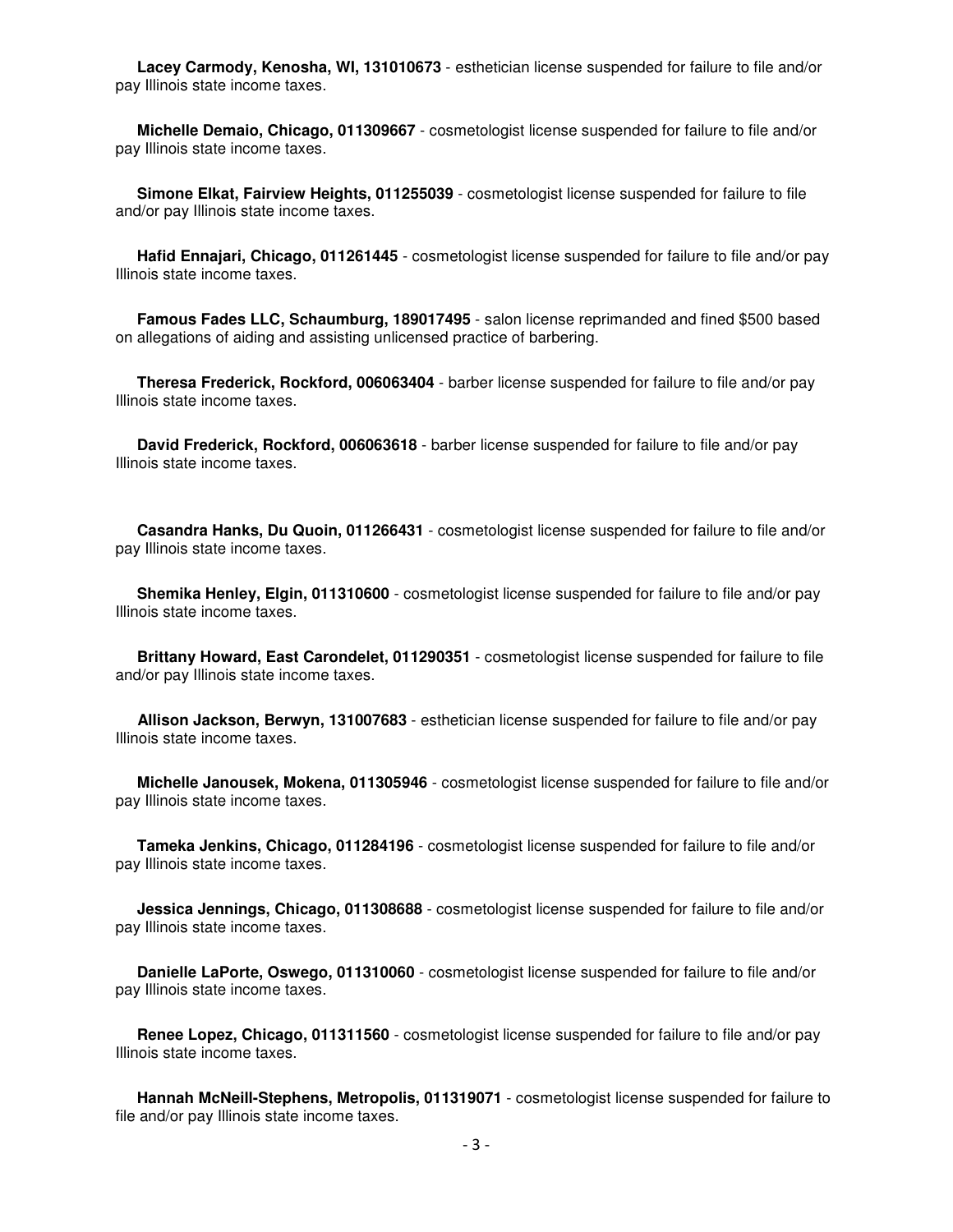**Albert Memi, Skokie, 011231294** - cosmetologist license suspended for failure to file and/or pay Illinois state income taxes.

 **Juliene Miller, Champaign, 011295586** - cosmetologist license suspended for failure to file and/or pay Illinois state income taxes.

 **Mario Monsalve, Berwyn, 011318766** - cosmetologist license suspended for failure to file and/or pay Illinois state income taxes.

 **Hai Nguyen, Glendale Heights, 011297250** - cosmetologist license suspended for failure to file and/or pay Illinois state income taxes.

 **Hector Ortiz, Plano, 011282838** - cosmetologist license suspended for failure to file and/or pay Illinois state income taxes.

 **Carlos Padilla, Plano, 006063940** - barber license suspended for failure to file and/or pay Illinois state income taxes.

 **Robert Paul, Chicago, 011261262** - cosmetologist license suspended for failure to file and/or pay Illinois state income taxes.

 **Rita Peterson, Waukegan, 011297544** - cosmetologist license suspended for failure to file and/or pay Illinois state income taxes.

 **Hong Pham, Country Club Hills, 169020799** - nail technician license suspended for failure to file and/or pay Illinois state income taxes.

 **Tram Phan, Oak Lawn, 169028495** - nail technician license issued with reprimand and fined \$500 for having previously submitted a cosmetologist endorsement application that contained falsified documents.

 **Dung Phan, Chicago, 169019256** - nail technician license suspended for failure to file and/or pay Illinois state income taxes.

 **Roderick Polk, Crete, 006063429** - barber license suspended for failure to file and/or pay Illinois state income taxes.

 **John Polk, South Holland, 006063809** - barber license suspended for failure to file and/or pay Illinois state income taxes.

 **Ericka Powell, Joliet, 011311540** - cosmetologist license suspended for failure to file and/or pay Illinois state income taxes.

 **Qasem Qamsat, Worth, 006065975** - barber license issued with reprimand and fined \$1,000 due to having practiced as a barber prior to licensure.

 **Tarsha Riley-Marlowe, Chicago, 012008674** - cosmetology teacher license suspended for failure to file and/or pay Illinois state income taxes.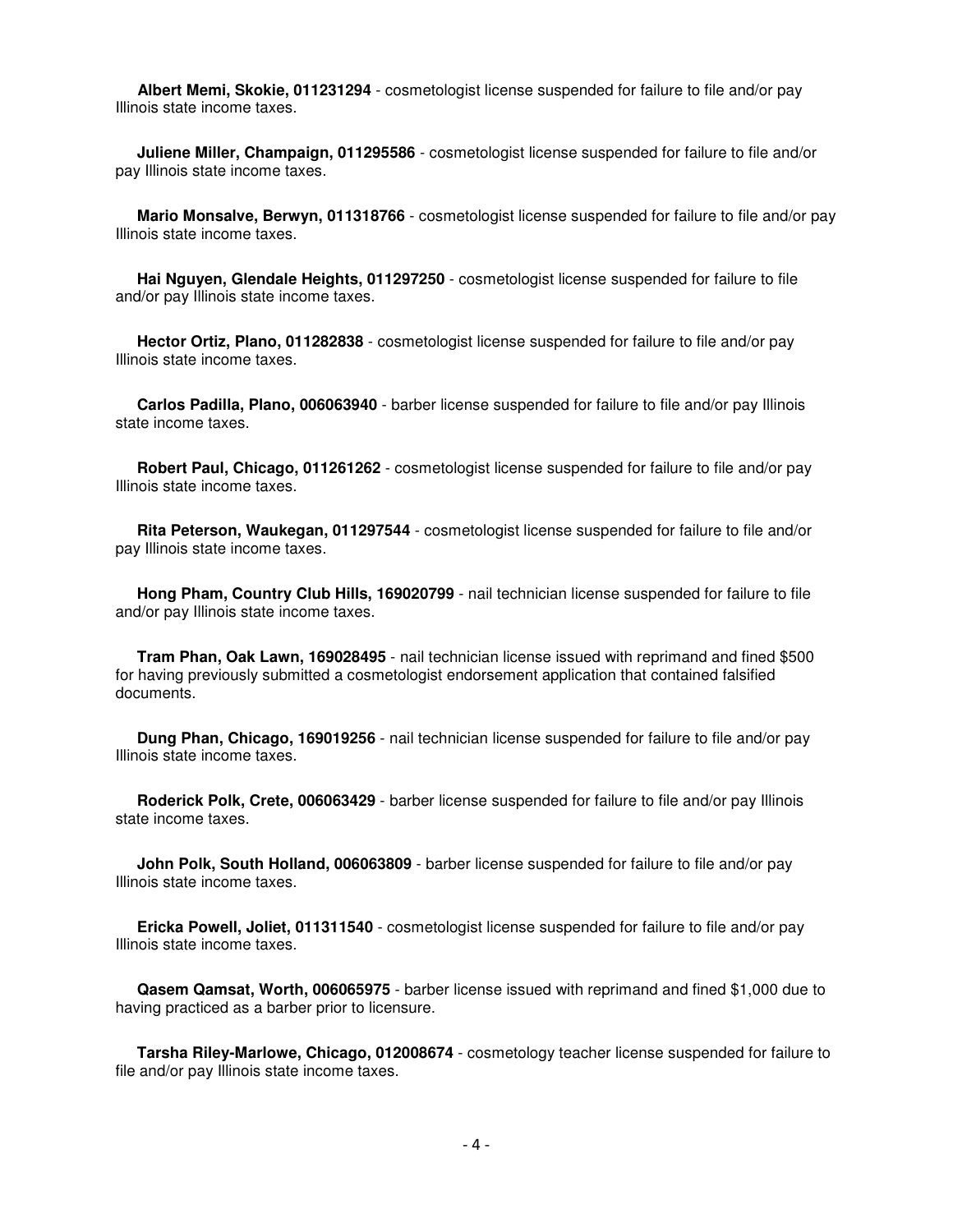**Pamela Rogers, Lombard, 131001523** - esthetician license suspended for failure to file and/or pay Illinois state income taxes.

 **Sydney Schleicher, New Lenox, 011305381** - cosmetologist license suspended for failure to file and/or pay Illinois state income taxes.

 **Dana Starks, Virden, 011226362** - cosmetologist license suspended for failure to file and/or pay Illinois state income taxes.

 **Aura Taboada, Chicago, 011248673** - cosmetologist license suspended for failure to file and/or pay Illinois state income taxes.

 **Juanito Taboada, Chicago, 011259011** - cosmetologist license suspended for failure to file and/or pay Illinois state income taxes.

 **Jane Taylor, Chicago, 011226708** - cosmetologist license suspended for failure to file and/or pay Illinois state income taxes.

 **Cang Tran, Chicago, 169025653** - nail technician license suspended for failure to file and/or pay Illinois state income taxes.

 **Jenny Tran, Chicago, 011277616** - cosmetologist license suspended for failure to file and/or pay Illinois state income taxes.

 **Allison Wallace, Rockton, 011317475** - cosmetologist license suspended for failure to file and/or pay Illinois state income taxes.

 **Natari Wilson, Chicago, 011231527** - cosmetologist license suspended for failure to file and/or pay Illinois state income taxes.

 **Eric Zamarripa, Hanover Park, 011292172** - cosmetologist license suspended for failure to file and/or pay Illinois state income taxes.

#### **DENTAL**

 **Angelic Caron, Murray, KY, 020011898** - dental hygienist license suspended for failure to file and/or pay Illinois state income taxes.

 **Armin Hage, Orland Park, 019030207** - dental license placed in refuse to renew status due to allegations that respondent improperly completed a crown and left an open margin in the distal of the same tooth.

 **Valerie Paulo, Woodridge, 019031352** - dental license suspended for failure to file and/or pay Illinois state income taxes.

 **James Wasilewski, Barrington, 019017295** - dental license suspended for failure to file and/or pay Illinois state income taxes.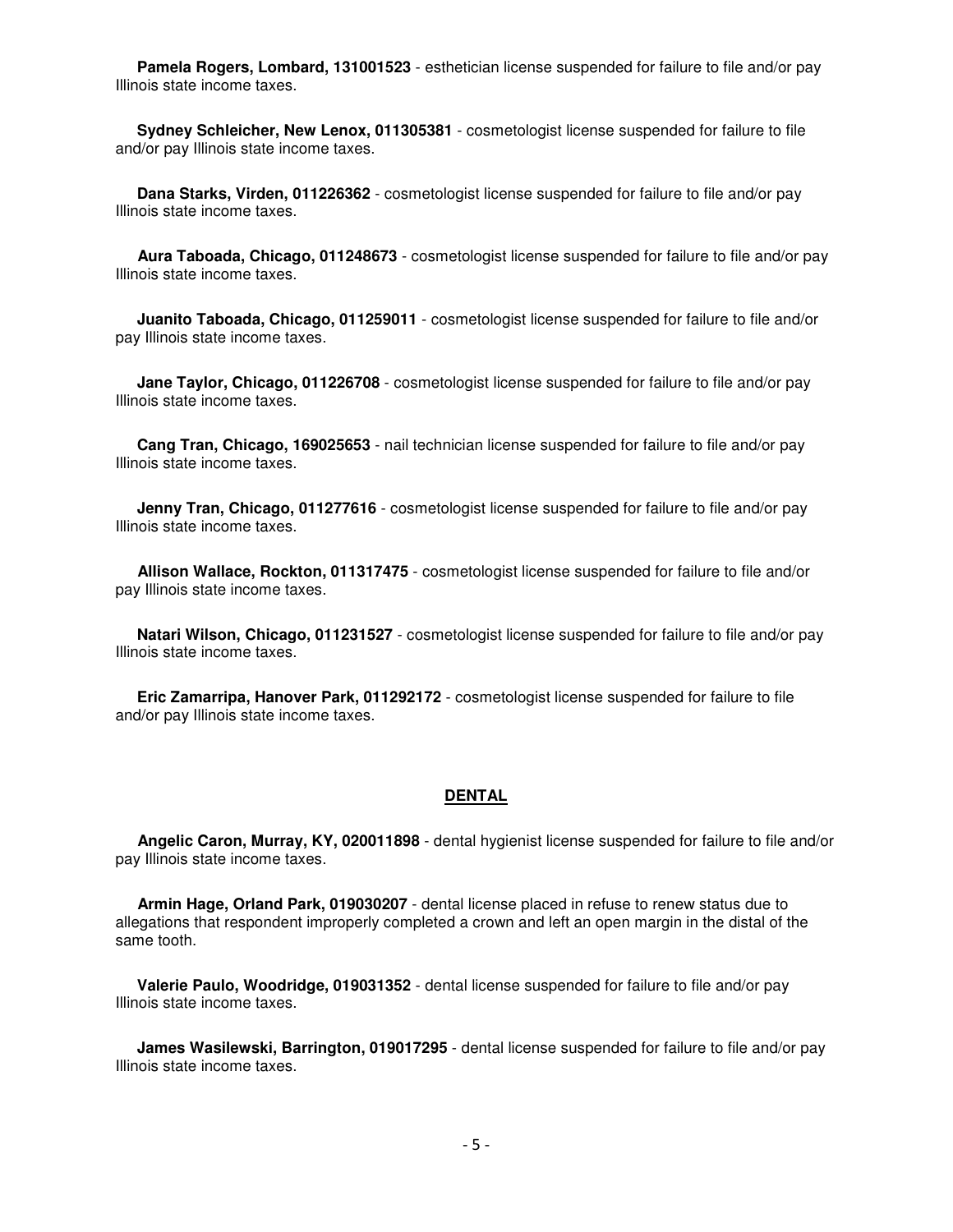#### **PRIVATE DETECTIVE, PRIVATE ALARM, LOCKSMITH AND PRIVATE SECURITY**

 **Quentin Addison, Chicago, 129441793** - permanent employee registration card issued and placed on non-reporting probation for two years due to violation of the Act.

 **AGB Investigative Services Inc., Chicago, 122000927** - private security contractor agency license agrees to cease and desist all canine operations with CTA.

 **Leo Allen, DeKalb, 129424434** - permanent employee registration card indefinitely suspended for prior violations of the Act.

 **Ray Anthony, Chicago, 129429837** - permanent employee registration card suspended for failure to file and/or pay Illinois state income taxes.

 **Michelle Apeanyo, Calumet City, 129433444** - permanent employee registration card license suspended for failure to file and/or pay Illinois state income taxes.

 **Jasimie Baker, Chicago, 129431583** - permanent employee registration card suspended for failure to file and/or pay Illinois state income taxes.

 **Nashawne Ball, Chicago, 129435060** - permanent employee registration card suspended for failure to file and/or pay Illinois state income taxes.

 **Roy Barrett, Chicago, 129364314** - permanent employee registration card suspended for failure to file and/or pay Illinois state income taxes.

 **Dashon Belcher, Country Club Hills, 129412720** - permanent employee registration card suspended for failure to file and/or pay Illinois state income taxes.

 **Terreon Blake, Chicago, 129411996** - permanent employee registration card placed in refuse to renew status for failure to appear for a disciplinary conference.

 **Encarnacion Bracamontes, Addison, 129441757** - permanent employee registration card issued and placed on one-year non-reporting probation for prior violations of the Act.

 **Jasmine Brooks, St. Louis, MO, 129433492** - permanent employee registration card suspended for failure to file and/or pay Illinois state income taxes.

 **Ostranda Brooks, Chicago, 128442171** - permanent employee registration card issued and placed on non-reporting probation for three years due to violations of the Act.

 **Justin Brown, Chicago, 129424188** - permanent employee registration card suspended for failure to file and/or pay Illinois state income taxes.

 **Michael Brown, Chicago, 129208301** - permanent employee registration card suspended for failure to file and/or pay Illinois state income taxes.

 **Tanesha Brown, St. Louis, MO, 129368166** - permanent employee registration card suspended for failure to file and/or pay Illinois state income taxes.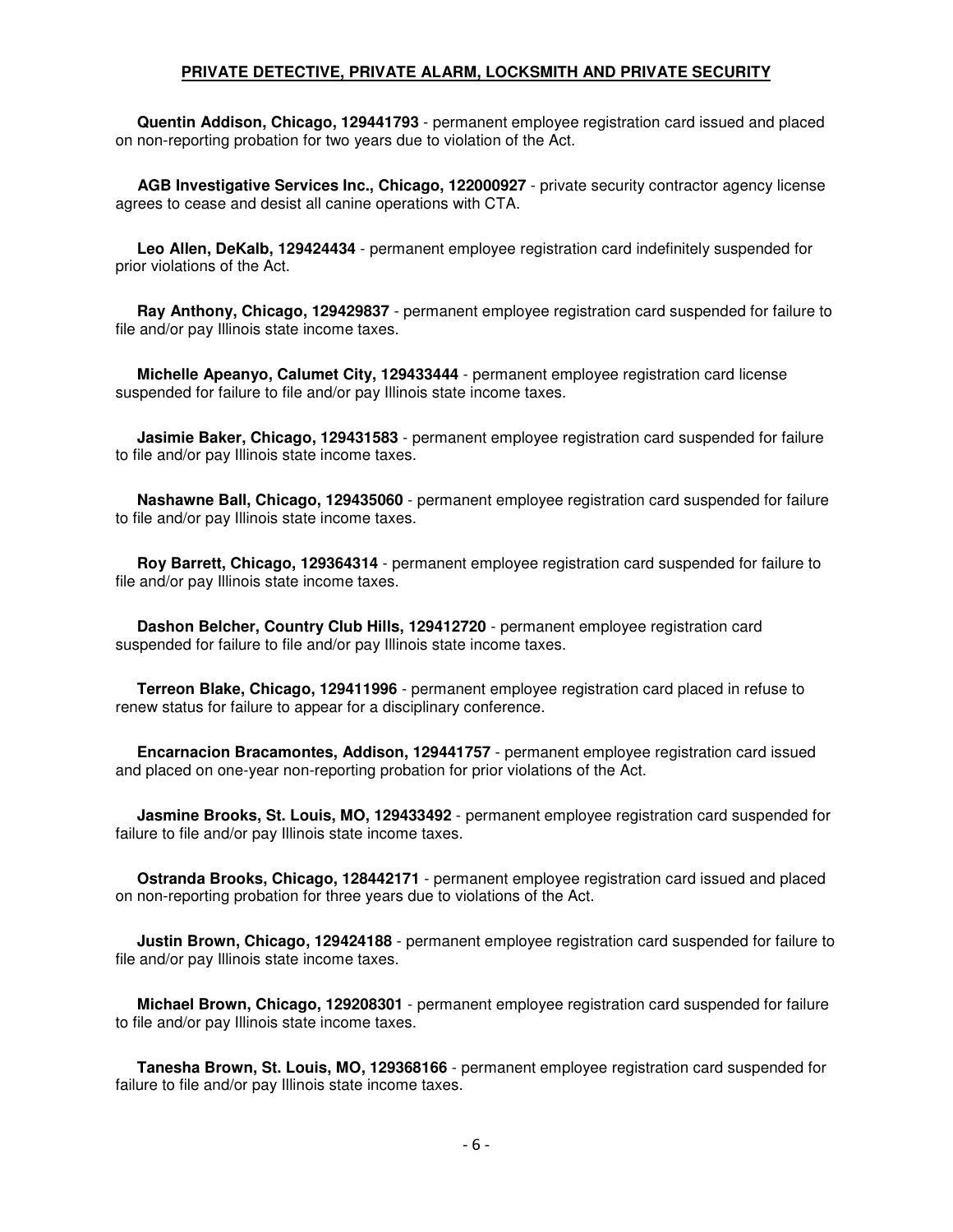**Kent Bullock, Chicago, 129252469** - permanent employee registration card suspended for failure to file and/or pay Illinois state income taxes.

 **Tony Byrd, Peoria, 129420418** - permanent employee registration card suspended for failure to file and/or pay Illinois state income taxes.

 **Curtis Calvin, Rock Island, 1294262824** - permanent employee registration card suspended for failure to file and/or pay Illinois state income taxes.

 **Jessica Cleveland, Justice, 129428175** - permanent employee registration card suspended for failure to file and/or pay Illinois state income taxes.

 **Sarah Crawford, Chicago, 129434868** - permanent employee registration card suspended for failure to file and/or pay Illinois state income taxes.

 **Derrick Davis, Midlothian, 129342985** - permanent employee registration card indefinitely suspended for prior violations of the Act.

 **Devonte Dotson, Sumner, 129380520** - permanent employee registration card indefinitely suspended due to a felony conviction.

 **Byron Emory, Chicago, 129407911** - permanent employee registration card indefinitely suspended for prior violations of the Act.

 **Kenneth Estese, Chicago, 129210586** - permanent employee registration card suspended for failure to file and/or pay Illinois state income taxes.

 **Cedric Evans, Rockford, 129254823** - permanent employee registration card suspended for failure to file and/or pay Illinois state income taxes.

 **Angela Felton, Chicago, 129406988** - permanent employee registration card suspended for failure to file and/or pay Illinois state income taxes.

 **Nazim Fiaz, Villa Park, 129222894** - permanent employee registration card suspended for failure to file and/or pay Illinois state income taxes.

 **Larry Flowers, Chicago, 129038297** - permanent employee registration card suspended for failure to file and/or pay Illinois state income taxes.

 **Antonio Gaston, Chicago, 129394573** - permanent employee registration card suspended for failure to file and/or pay Illinois state income taxes.

 **Danielle Gaskell, McHenry, 011304403** - permanent employee registration card suspended for failure to file and/or pay Illinois state income taxes.

 **Miguel Getting, Chicago, 129387681** - permanent employee registration card suspended for failure to file and/or pay Illinois state income taxes.

 **Timothy Gilmore, Chicago, 129055240** - permanent employee registration card suspended for failure to file and/or pay Illinois state income taxes.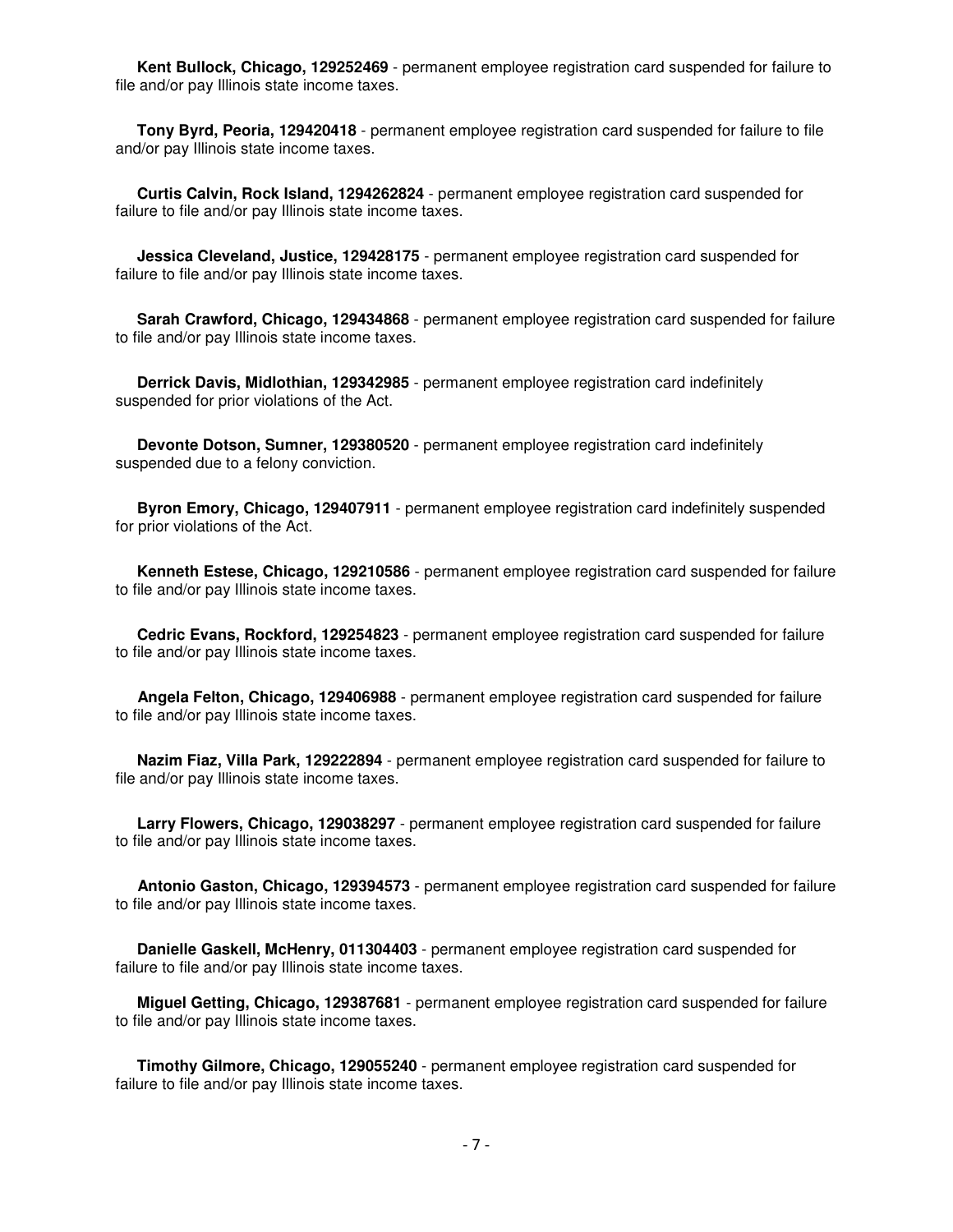**Federico Godinez, Cicero, 129220861** - permanent employee registration card suspended for failure to file and/or pay Illinois state income taxes.

 **Kevin Gore, Chicago, 129143797** - permanent employee registration card placed on permanent inactive status after being issued under an incorrect social security number.

 **Christopher Grant, River Grove, 129343261** - permanent employee registration card suspended for being more than 30 days delinquent in the payment of child support.

 **Isabel Gutierrez, Westchester, 129425157** - permanent employee registration card suspended for failure to file and/or pay Illinois state income taxes.

 **Elmotest Hall, Montgomery, 129418903** - permanent employee registration card indefinitely suspended for prior violations of the Act.

 **David Hamater, Lansing, 129228174** - permanent employee registration card suspended for being more than 30 days delinquent in the payment of child support.

 **Chartina Harris, Naperville, 129368493** - permanent employee registration card suspended for failure to file and/or pay Illinois state income taxes.

 **Juan Harris, Joliet, 129app3885732** - permanent employee registration card to be issued and placed on non-reporting probation for 15 months for violation of the Act.

 **Trinell Harris, Merrillville, IN, 129436091** - permanent employee registration card suspended for being more than 30 days delinquent in the payment of child support.

 **Daquann Hayes, Chicago, 129428527** - permanent employee registration card suspended for failure to file and/or pay Illinois state income taxes.

 **Darryl Haynes, Oak Park, 129396180** - permanent employee registration card suspended for failure to file and/or pay Illinois state income taxes.

 **Donald Hoikkala, Champaign, 129174247** - permanent employee registration card suspended for failure to file and/or pay Illinois state income taxes.

 **Keith Horton, Chicago, 129198418** - permanent employee registration card suspended for failure to file and/or pay Illinois state income taxes.

 **International Scent Solutions LLC, Chicago, 265000001** - canine handler training course license and **122001270,** licensed private security contractor agency license, agree to cease and desist all canine operations with CTA.

 **Rachel Jackson, St. Louis, MO, 129408775** - permanent employee registration card suspended for failure to file and/or pay Illinois state income taxes.

 **Herbert Jacocks, Maywood, 129034598** - permanent employee registration card suspended for failure to file and/or pay Illinois state income taxes.

 **Keaira Johnson, Bolingbrook, 129431299** - permanent employee registration card suspended for failure to file and/or pay Illinois state income taxes.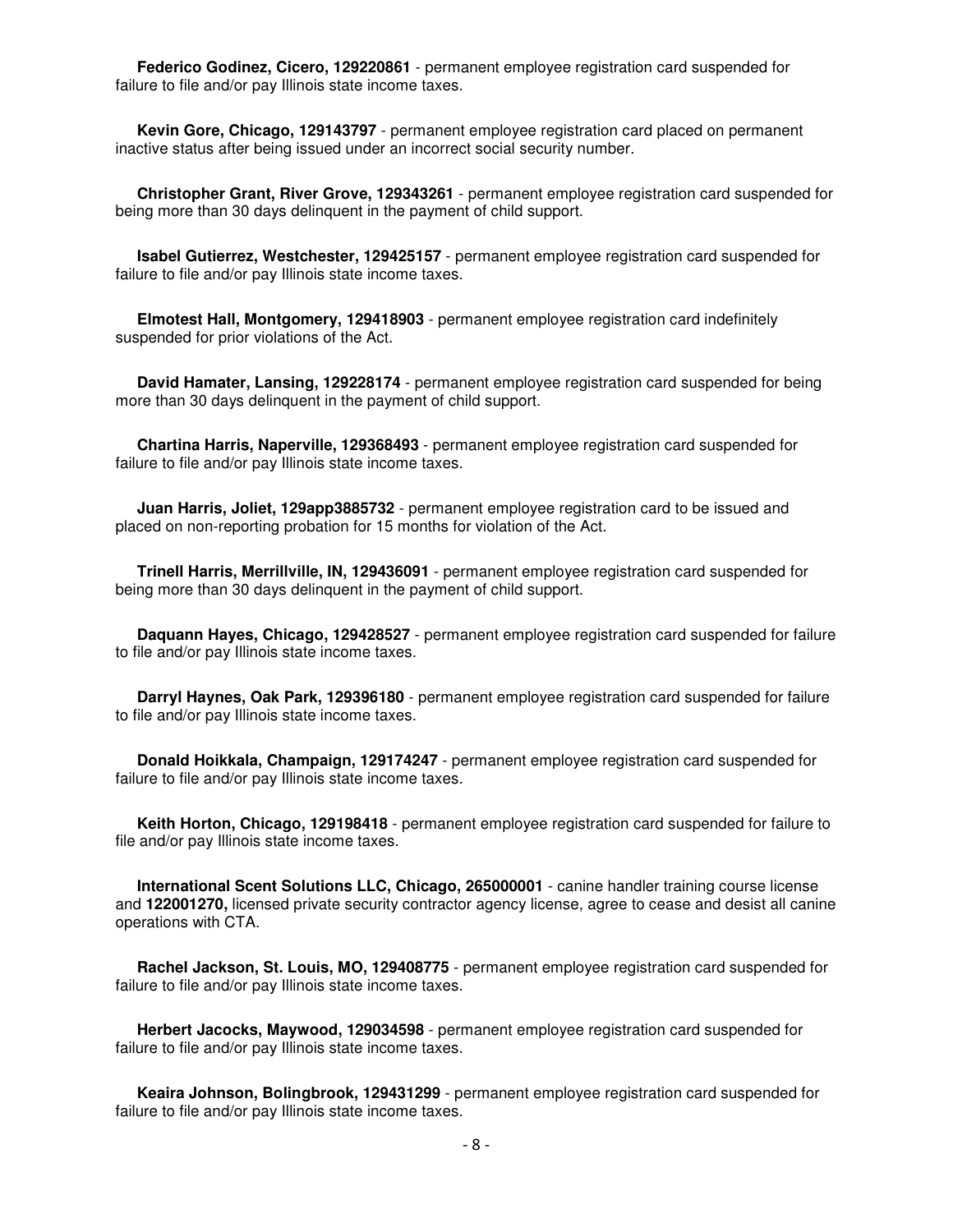**Byron Jones, Chicago, 129396463** - permanent employee registration card suspended for failure to file and/or pay Illinois state income taxes.

 **Loverree Jones, Chicago, 129421599** - permanent employee registration card suspended for failure to file and/or pay Illinois state income taxes.

 **Robert Jones, Chicago, 129421737** - permanent employee registration card suspended for failure to file and/or pay Illinois state income taxes.

 **Vincent King, Chicago, 129441818** - permanent employee registration card shall be issued and placed on non-reporting probation for one year and FCC shall be prohibited for one year due to violation of the Act.

 **Alade Longe, Chicago, 129357840** - permanent employee registration card placed on one-year nonreporting probation due to violation of the Act.

 **Walter Lowery, Chicago, 129440709** - permanent employee registration card issued and placed on non-reporting probation for one year due to prior violations of the Act.

 **Victor Malone, Country Club Hills, 129243469** - permanent employee registration card placed on non-reporting probation for two years and fined \$2,500 due to operation as a private security contractor and private security contractor agency without requisite licensure and for aiding and abetting employees in violation of the Act.

 **April Malone, Phoenix, 129389935** - permanent employee registration card suspended for failure to file and/or pay Illinois state income taxes.

 **Eagle Mayes, Collinsville, 129388383** - permanent employee registration card suspended for being more than 30 days delinquent in the payment of child support.

 **Jarrod McCollum, Chicago, 129305185** - permanent employee registration card suspended for failure to file and/or pay Illinois state income taxes.

 **Brent Metelko, Lincoln, 129431788** - permanent employee registration card suspended for failure to file and/or pay Illinois state income taxes.

 **Terrence Milan, Calumet City, 129329597** - permanent employee registration card suspended for failure to file and/or pay Illinois state income taxes.

 **Ishmil Mitchell, Alsip, 129396672** - permanent employee registration card suspended for failure to file and/or pay Illinois state income taxes.

 **Trevor Moore, Mascoutah, 12944101-** - permanent employee registration card issued and placed on non-reporting probation for 90 days due to violation of Act.

 **Richard Murdock, Chicago, 129262295** - permanent employee registration card suspended for failure to file and/or pay Illinois state income taxes.

 **Ryan Nail, Chatham, 129151747** - permanent employee registration card suspended for failure to file and/or pay Illinois state income taxes.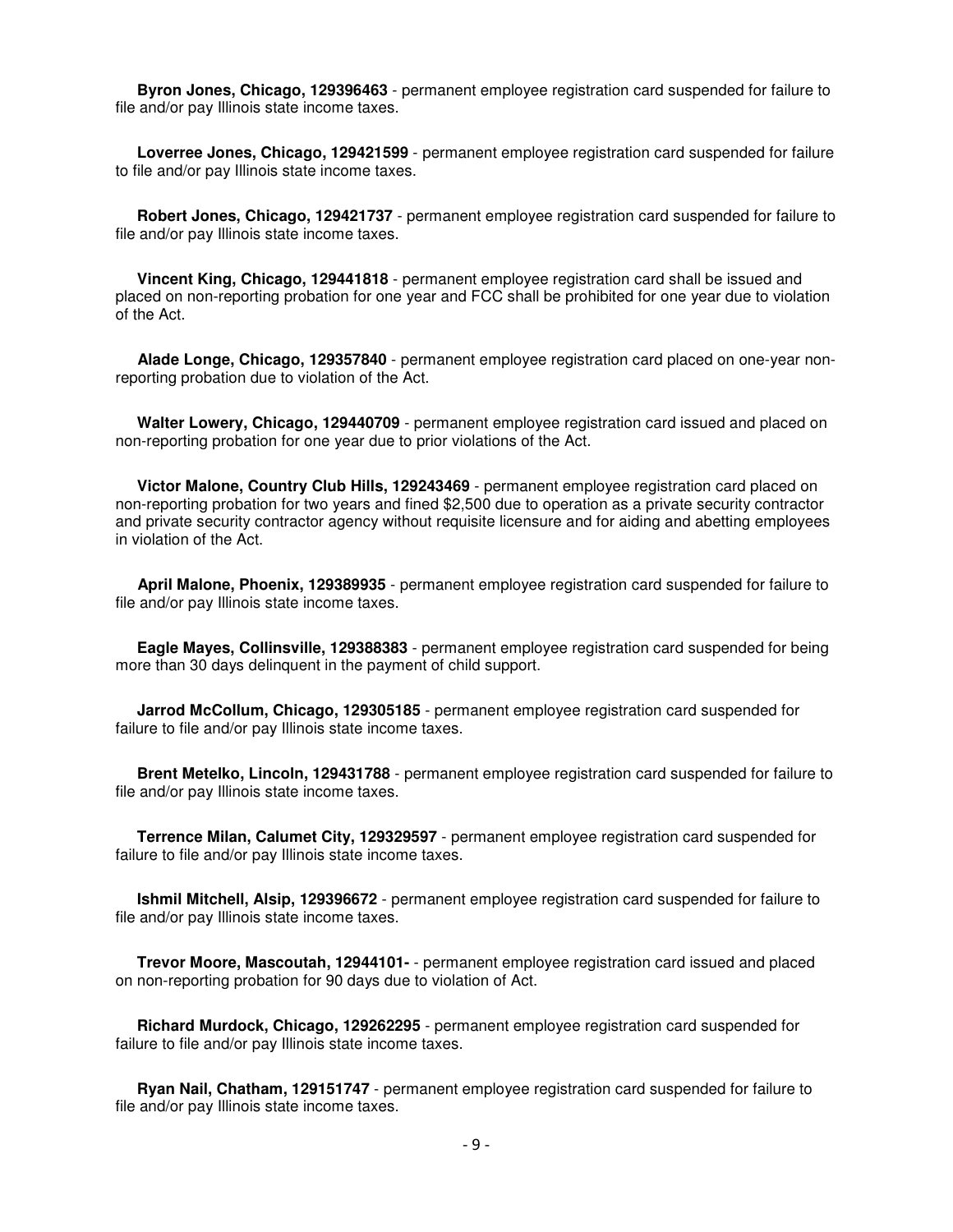**Jalil Nichols, Chicago, 129420936** - permanent employee registration card suspended for failure to file and/or pay Illinois state income taxes.

 **Darin Oberhart, Bettendorf, IA, 129289342** - permanent employee registration card placed on oneyear non-reporting probation due to unlicensed activity as a private detective without requisite licensure.

 **Abiodun Omojuwa, Chicago, 129320408** - permanent employee registration card suspended for failure to file and/or pay Illinois state income taxes.

 **Keith Owens, Matteson, 129395418** - permanent employee registration card suspended for failure to file and/or pay Illinois state income taxes.

 **Anthony Quinn, East St. Louis, 129433332** - permanent employee registration card suspended for failure to file and/or pay Illinois state income taxes.

 **Cordell Ramsey, Woodridge, 129442170** - permanent employee registration card issued and placed on non-reporting probation for two years due to violations of the Act.

 **Salese Ray, Chicago, 129422607** - permanent employee registration card suspended for failure to file and/or pay Illinois state income taxes.

 **Tyrone Robinson, Robbins, 129417400** - permanent employee registration card suspended for failure to file and/or pay Illinois state income taxes.

 **Rickey Santoyo, Burbank, 129326926** - permanent employee registration card reprimanded for failing to return his uniform upon termination of employment.

 **Barry Savage, Chicago, 129269087** - permanent employee registration card suspended for failure to file and/or pay Illinois state income taxes.

 **Matthew Shannon, Chicago, 129332943** - permanent employee registration card suspended for failure to file and/or pay Illinois state income taxes.

 **Rosemary Shepard, Chicago, 129429810** - permanent employee registration card suspended for failure to file and/or pay Illinois state income taxes.

 **Angela Shields, Chicago, 129407652** - permanent employee registration card suspended for failure to file and/or pay Illinois state income taxes.

 **Dwayne Smith, Chicago, 129282798** - permanent employee registration card indefinitely suspended for prior violations of the Act.

 **Farrin Stribling, Chicago, 129381286** - permanent employee registration card suspended for failure to file and/or pay Illinois state income taxes.

 **Adrian Taylor, Chicago, 129229304** - permanent employee registration card suspended for failure to file and/or pay Illinois state income taxes.

 **Nicole Taylor, Berwyn, 129301759** - permanent employee registration card suspended for failure to file and/or pay Illinois state income taxes.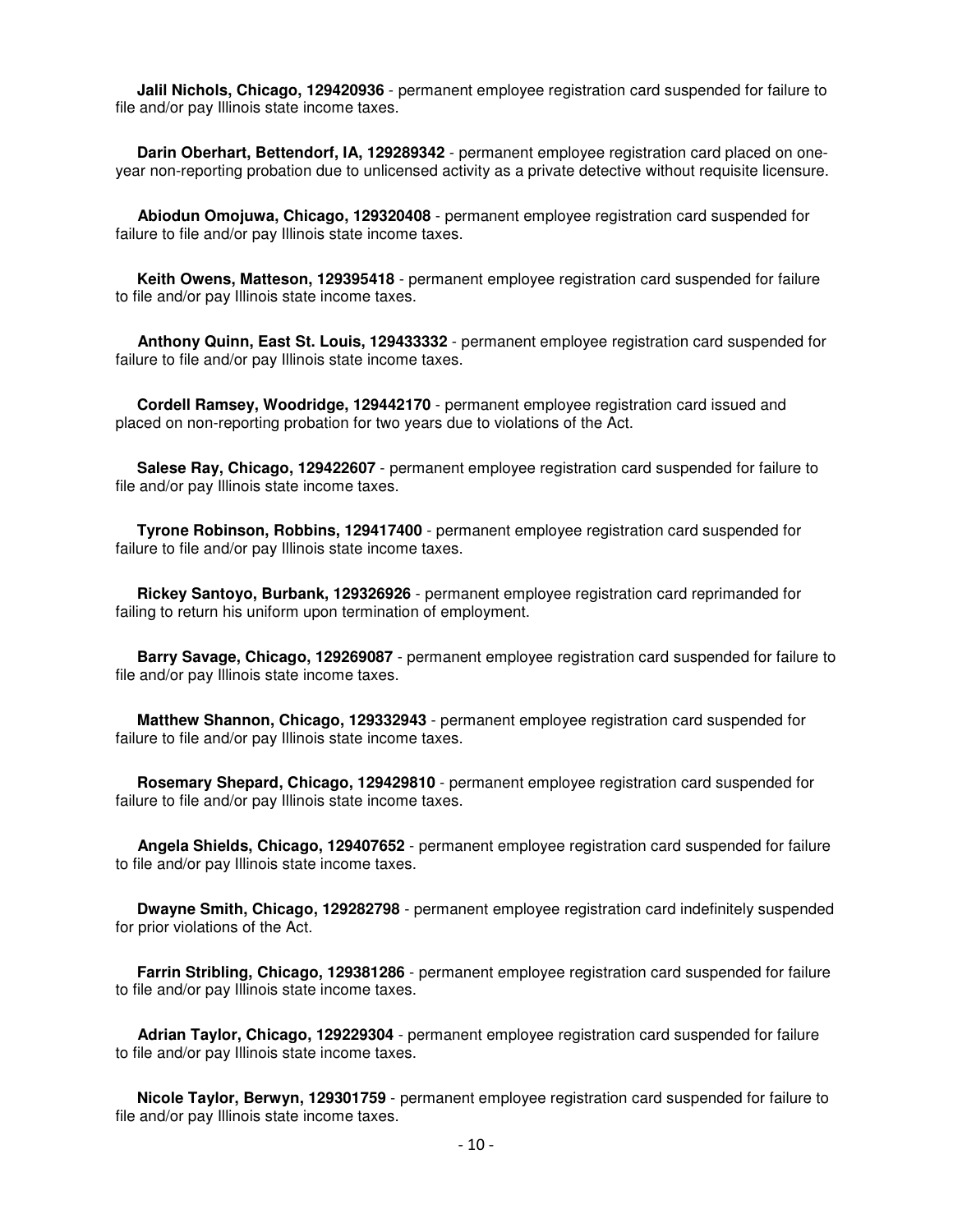**Ladayja Tenner, Aurora, 129423419** - permanent employee registration card suspended for failure to file and/or pay Illinois state income taxes.

 **Lenora Thomas, Chicago, 129417743** - permanent employee registration card suspended for failure to file and/or pay Illinois state income taxes.

 **Joanie Tiproc, Palatine, 129299053** - permanent employee registration card suspended for failure to file and/or pay Illinois state income taxes.

 **Charnette Walker, Chicago, 129432557** - permanent employee registration card suspended for failure to file and/or pay Illinois state income taxes.

 **DeAndre Wall, Glen Ellyn, 129427859** - permanent employee registration card indefinitely suspended for prior violations of the Act.

 **Tyrone Warfield, Blue Island, 129302612** - permanent employee registration card suspended for failure to file and/or pay Illinois state income taxes.

 **Brad Weaver, Tinley Park, 129441443** - permanent employee registration card issued and placed on non-reporting probation for two years due to violation of the Act.

 **Jeromy White, Chicago, 129354640** - permanent employee registration card suspended for failure to file and/or pay Illinois state income taxes.

 **Marquita Williams, Chicago, 129380746** - permanent employee registration card suspended for failure to file and/or pay Illinois state income taxes.

 **Kyshawn Williams, Chicago, 129382633** - permanent employee registration card suspended for failure to file and/or pay Illinois state income taxes.

 **Rayshawn Wilson, Chicago, 129396890** - permanent employee registration card suspended for failure to file and/or pay Illinois state income taxes.

 **Dionte Young, Chicago, 129338873** - permanent employee registration card suspended for failure to file and/or pay Illinois state income taxes.

#### **FUNERAL DIRECTOR & EMBALMER**

 **Marcee Dane, Libertyville, 034016089** - funeral director and embalmer license restored to one-year probation effective upon payment of fees and filing of forms.

 **Timothy Harrington, Chicago, 034014478** - funeral director and embalmer license reprimanded and fined \$1,500 based on failure to furnish information pursuant to the Department's written request.

 **Rondala Kearney, Oak Brook, 033013140** - funeral director and embalmer intern license issued with reprimand due to a prior civil penalty for dishonorable conduct.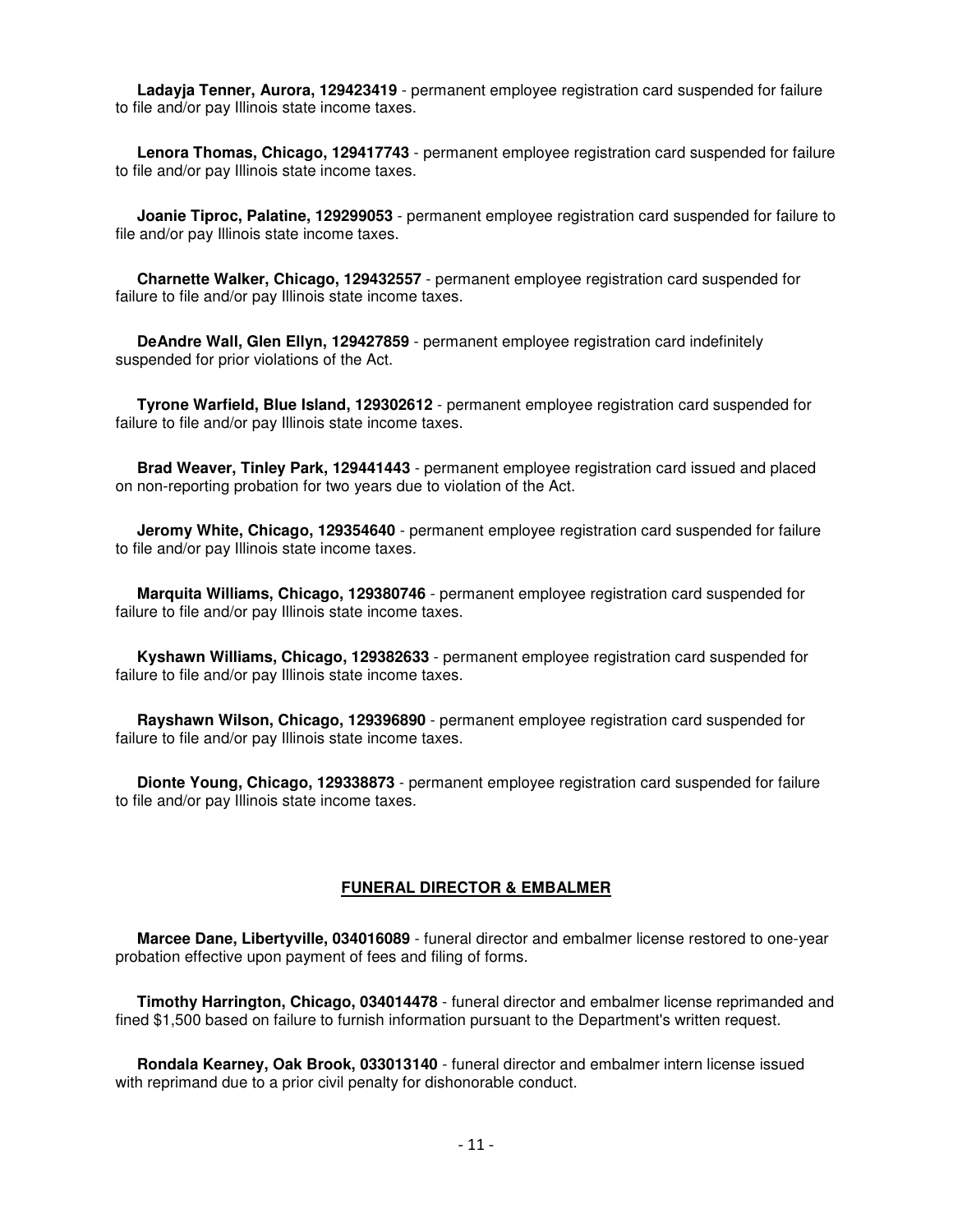#### **LAND SURVEYOR**

 **John Toline, Forest Park, 035003078** - professional land surveyor license suspended for failure to file and/or pay Illinois state income taxes.

#### **ROOFING CONTRACTOR**

 **Joanna Fortuna, Barrington, 105007083** - roofing qualifying party designation indefinitely suspended, but stayed, reprimanded and fined \$1,000 after failing to adequately supervise a roofing project.

 **Enrique Rodriquez, Coal Valley, 104011942** - roofing contractor license suspended for failure to file and/or pay Illinois state income taxes.

 **Daniel Schinault, Roscoe, 105008249** - roofing qualifying party designation indefinitely suspended but stayed, reprimanded and fined \$3,500 based on advertising company's services in a misleading manner prior to licensure.

#### **MASSAGE THERAPY**

 **Jinchan Gan, Chicago, 227016594** - massage therapist license suspended for one year, followed by being placed on probation for one year and fined \$1,500, for permitting the unlicensed massage for compensation practice by an employee of the Spa, who (the employee) was also arrested and charged with city ordinance violations for offering to provide sex services at the Spa.

 **Katie Hakey, Gardner, 227012717** - massage therapist license suspended for failure to file and/or pay Illinois state income taxes.

 **Zachary Malone, Springfield, 227020054** - massage therapist license placed in refuse to renew status due to alleged sexual misconduct which took place while he was providing massage services to a client.

#### **MEDICAL**

 **Bernard Bentley, New York, NY, 036094582** - physician and surgeon license placed in refuse to renew status due to surrendering his license and a physician and surgeon in the state of New York in May 2019.

 **Kathleen Bottum, Springfield, 036106742** - physician and surgeon license placed on indefinite probation for a minimum of two years due to inappropriately prescribing controlled substances to several patients of her practice.

 **Nath Chongsuwat, Oak Park, 036144441** - physician and surgeon license suspended for failure to file and/or pay Illinois state income taxes.

 **Brian Cromwell, Eden Prairie, MN, 036150464** - physician and surgeon license issued with reprimand based on two adverse actions taken by the state of Pennsylvania.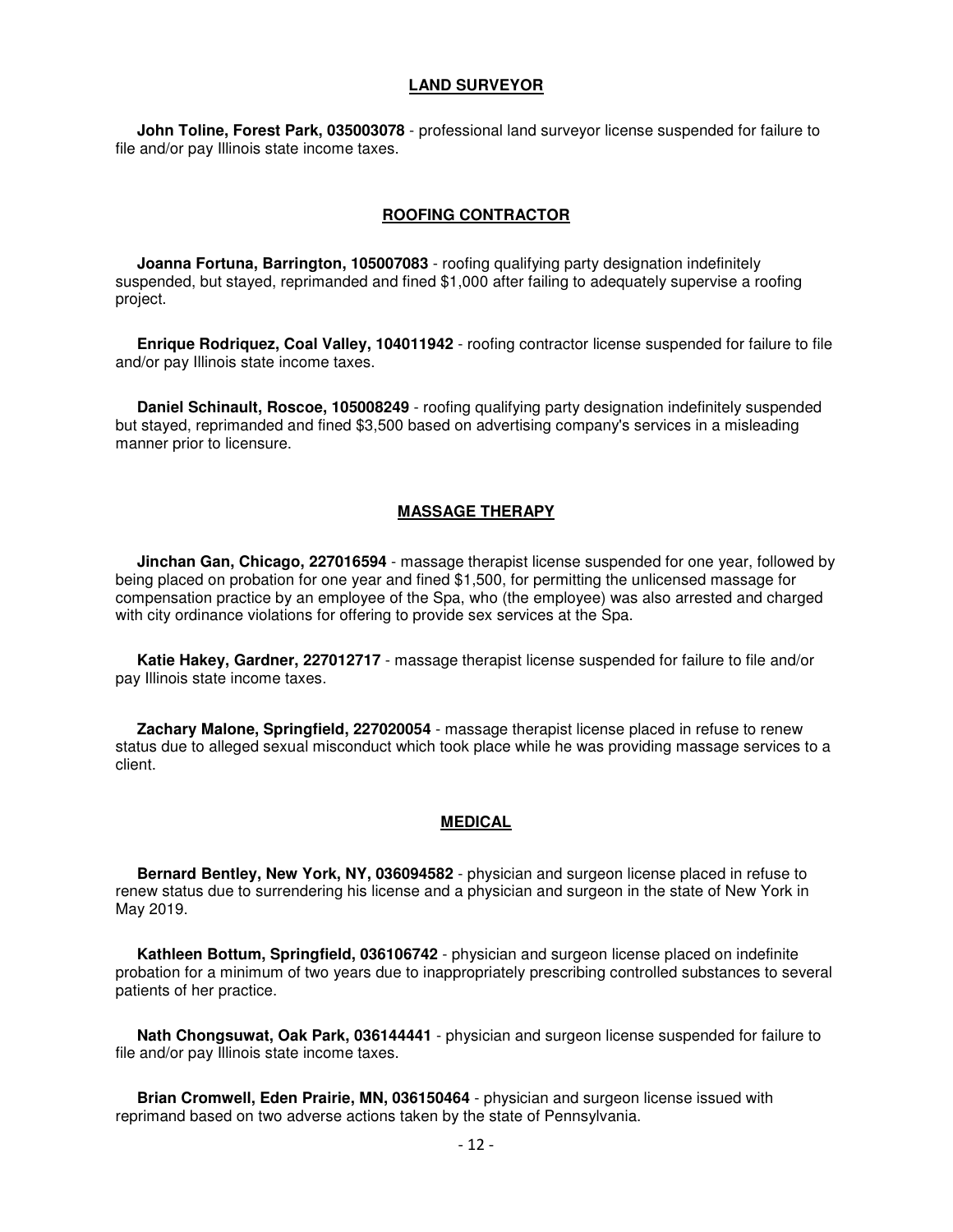**Kevin Darnell, Marion, 038005983** - chiropractor license placed in refuse to renew status due to failure to comply with the terms and conditions of February 2012 Consent Order.

 **Peter Deveaux, Prospect, KY, 036093519** - physician and surgeon license placed on indefinite probation after Kentucky Board of Medical Licensure took an adverse action against respondent's Kentucky medical license.

 **Terry Donat, Freeport, 036103262** - physician and surgeon license placed on indefinite probation for a minimum of four years with a practice monitor and practice restrictions, conditions to petition to restore and **33\*\*\*\*\*69,** controlled substance license, indefinitely suspended for a minimum of six months based on allegations that respondent diverted controlled substances from patient surgeries.

 **Facundo Dovale, Joliet, 036085934** - physician and surgeon license automatically, indefinitely suspended for a minimum of 12 months based on a violation of probation.

 **Henry Echiverri, Warrenville, 036075202** - physician and surgeon license placed under a Chaperone Order because of being charged with Misdemeanor Battery against a patient.

 **Walter Falkowski, Lake Forrest, 036054644** - physician and surgeon license reprimanded due to the alleged delay in diagnosis of lung cancer due to alleged failure to report CT imaging results, resulting in the death of the patient.

 **Samuel Fernando, Indian Head Park, 036046129** - physician and surgeon license placed on permanent non-renewed/inactive status due to failure to comply with the Department's probation.

 **Matthew Freeman, Chicago, 036125994** - physician and surgeon license suspended for failure to file and/or pay Illinois state income taxes.

 **Jeffrey Gindorf, Algonquin, 036078574** - physician and surgeon license reprimanded based on allegations that respondent allegedly failed to properly evaluate and treat a patient for a possible diabetic condition.

 **Leslie Jackson, Taylorville, 036072876** - physician and surgeon license placed in refuse to renew status due to failure to comply with the terms and conditions of August 2013 Consent Order.

 **Kanella Kapotas, Glenview, 038006331** - chiropractor license suspended for failure to file and/or pay Illinois state income taxes.

 **Francis Kayira, St. Louis, MO, 036050583** - physician and surgeon license placed on indefinite probation for a minimum of two years and required to pass SPEX examination with a score of 75 or better within 12 months due to lawsuit for failure to properly diagnose hypovolemia.

 **Rupa Maitra, Alton, 036104861** - physician and surgeon license reprimanded and must complete CME after information has come to the Department's attention that while acting Medical Director of Chester Mental Health Center, employed a physician who was excluded by HHS OIG from providing any care/treatment services for Medicare/Medicaid patients.

 **Stanislaw Maslanka, Chicago, 036071835** - physician and surgeon license reprimanded and required to pass EBAS for failing to appraise patient about the scope of a physical examination.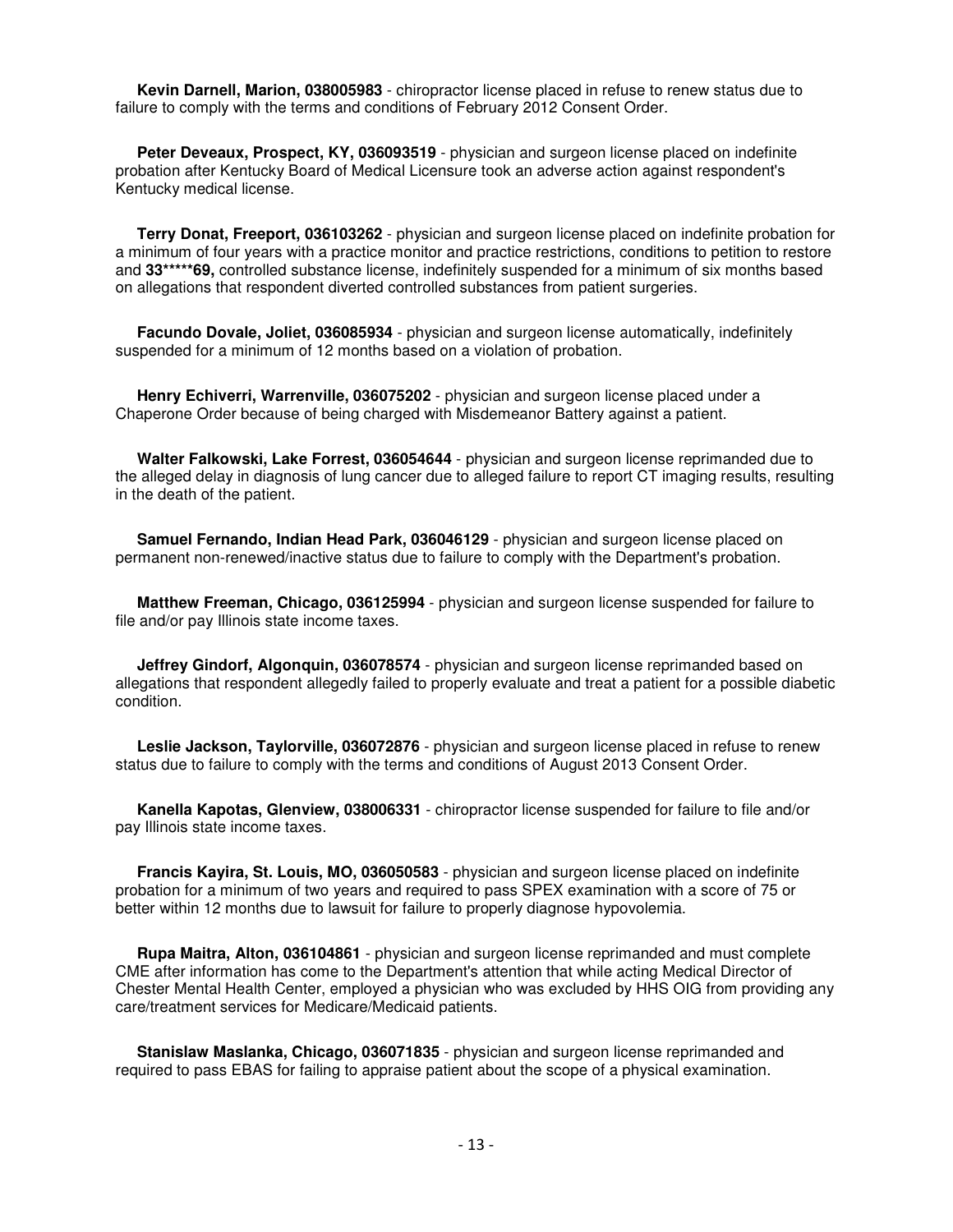**Rosalinda Menoni, Huntington Beach, CA, 036058470** - physician and surgeon license reprimanded based on adverse action taken by the Medical Board of California, Department of Consumer Affairs.

 **Dennis Mlot, Fairfield, 036105686** - physician and surgeon license placed in refuse to renew status due to failure to comply with the terms and conditions of February 2012 Consent Order.

 **John Moloney, Peoria, 036062835** - physician and surgeon license placed on permanent inactive status.

 **Umair Nazeer, Chicago, 036118803** - physician and surgeon license reprimanded, ordered to complete CME, and fined \$5,000 based on allegations that respondent improperly supervised mid-level providers in his role as Medical Director and worked at a clinic owned by an Illinois licensed practical nurse.

 **Gina Nord, Bloomington, 036137448** - physician and surgeon license placed on indefinite probation for a minimum of four years with practice restrictions based on allegations that respondent selfadministered Propofol (Diprivan) while at work. Respondent self-reported this incident to the Department prior to any investigation.

 **Ronaldo Paras, Des Plaines, 036045108** - physician and surgeon license placed in refuse to renew status due to failure to comply with the terms and conditions of February 2012 Consent Order.

 **Vikas Patel, Great Lakes, 125066821** - temporary medical permit revoked after termination from residency program for violating a Last Chance Agreement.

 **Cesar Pena-Rodriguez, Garland, TX, 036095512** - physician and surgeon license placed in refuse to renew status after being temporarily suspended by the Texas Medical Board because the continued practice of medicine by respondent represented a continued threat to the public welfare.

 **Shehzad Qayum, Chesterfield, MO, 036147605** -physician and surgeon license indefinitely suspended for unprofessional conduct.

 **Duttalo Reddy, Springfield, 036062417** - physician and surgeon license indefinitely suspended for a minimum of two years after respondent agreed to be excluded as a Medicare/Medicaid provider pursuant to a settlement agreement with the United States Department of Justice.

 **Hisham Sadek, Chicago, 036087679** - physician and surgeon license restored to indefinite probation for a minimum of four years with multiple terms, conditions, and restrictions.

 **John Sandoval, Eads, TN, 036130592** - physician and surgeon license placed under a Chaperone Order because of being charged with a forcible felony.

 **John Sandoval, Eads, TN, 036130592** - physician and surgeon license temporarily suspended for failure to comply with a Chaperone Order after being charged with a forcible felony.

 **Aref Senno, Chicago, 036046333** - physician and surgeon license suspended for failure to file and/or pay Illinois state income taxes.

 **Carrie Settlemoir, Columbia, 038008610** - chiropractor license placed on indefinite probation for a minimum of five years and fined \$2,500 after respondent self-reported multiple Driving While Under the Influence convictions.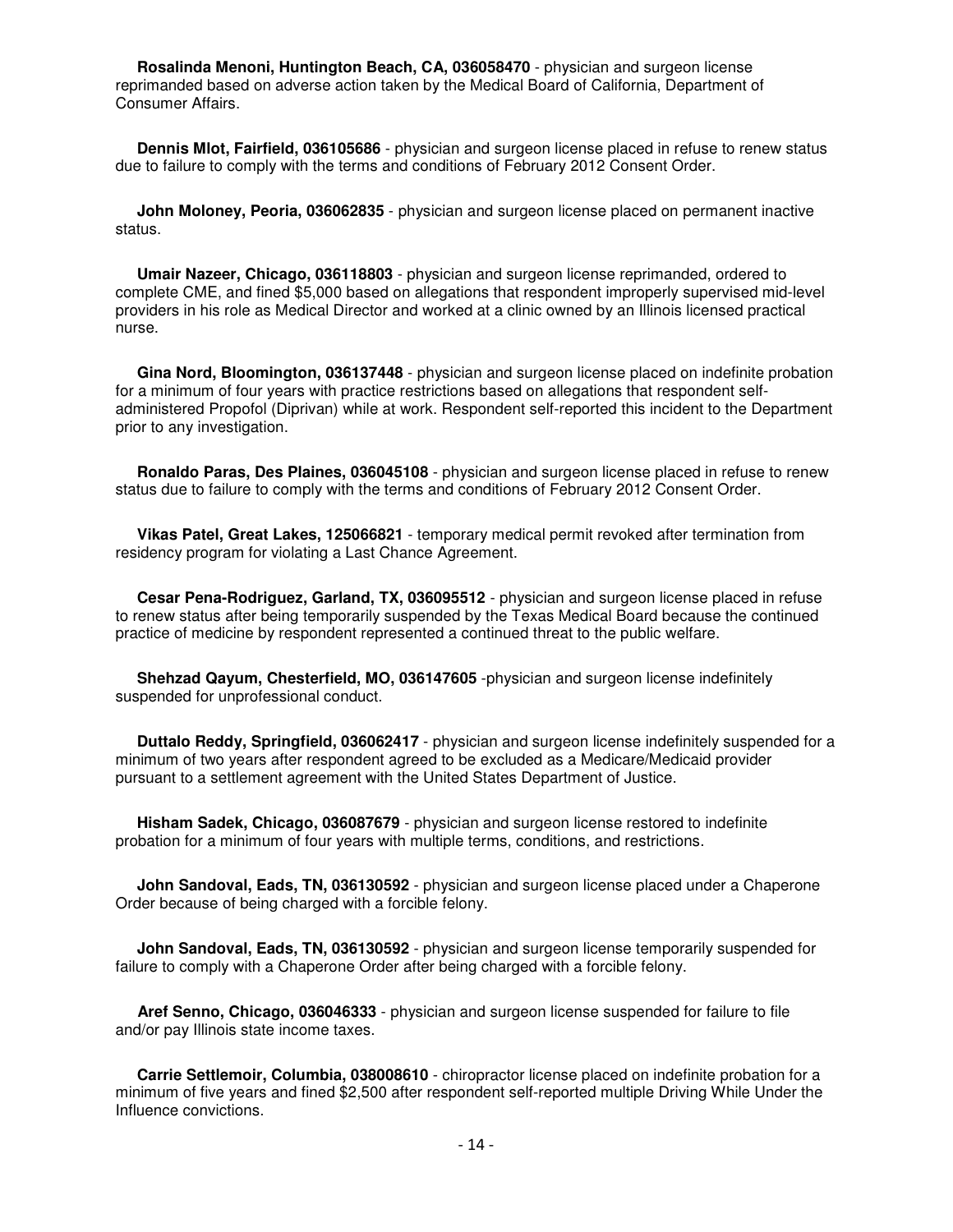**Jamiere Smith, Chicago, 036087325** - physician and surgeon license restored to indefinite probation for a minimum of one year.

 **Michael Storch, Deerfield, 036150650** - physician and surgeon license issued with reprimand based on an adverse action taken by the Florida Board of Medicine against his Florida physician and surgeon license.

 **Laszlo Teleszky, Jesup, GA, 036073002** - physician and surgeon license placed in refuse to renew status due to being found guilty of Conspiracy to Commit Healthcare Fraud in November 2018.

 **Ajit Trikha, Belleville, 036079538** - physician and surgeon license placed on permanent inactive status after he resigned while under investigation at Chester Mental Health Center.

 **Juan Vargas-Montano, Lincolnwood, 036048889** - physician and surgeon license reprimanded, must complete 10 CMEs, and fined \$2,500 due to resigning while under investigation.

 **Marek Walczyk, Chicago, 036107779** - physician and surgeon license restored to indefinite probation for a minimum of three years with multiple terms and restrictions.

 **Mark Wargo, Streator, 036099987** - physician and surgeon license placed on indefinite probation for a minimum of one year due to improperly prescribing controlled substance medications to a patient of his practice.

 **William Zimmermann, North Aurora, 036089011** - physician and surgeon license reprimanded, must complete 10 hours CME, and fined \$5,000 for improperly extubating a patient.

#### **NURSING**

 **Jessica Adams, Moline, 041410866** - registered nurse license suspended for failure to file and/or pay Illinois state income taxes.

 **Vivian Allen, Alton, 043077660** - practical nurse license suspended for failure to file and/or pay Illinois state income taxes.

 **Julie Baisa, Madison, WI, 041335532** - registered nurse license placed in refuse to renew status due to substantially similar sister-state discipline.

 **Margaret Borja, Chicago, 041340357** - registered nurse license placed in refuse to renew status due to unprofessional conduct.

 **Bernadine Clark, Harvey, 043061219** - practical nurse license suspended for failure to file and/or pay Illinois state income taxes.

 **Kathleen Connor, Mazon, 041235296** - registered nurse license indefinitely suspended for a minimum of 12 months due to Respondent's violation of an agreement.

 **Rebecca Crane, Quincy, 041240850** - registered nurse license placed on indefinite probation for a minimum of five years due to unprofessional conduct.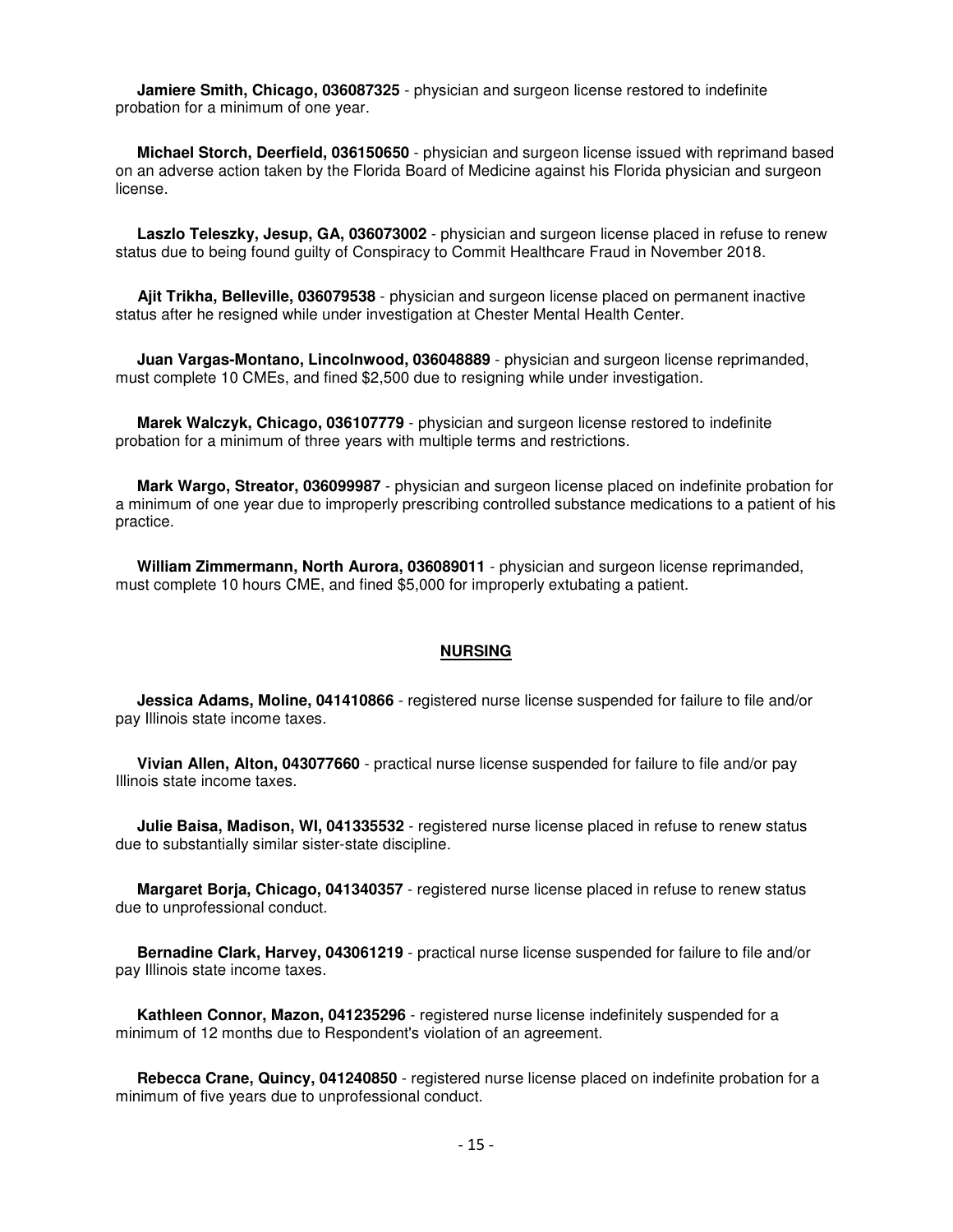**Nelda Cummings, Chicago Heights, 041365009** - registered nurse license suspended for failure to file and/or pay Illinois state income taxes.

 **Jacqueline Elam, Gary, IN, 041335750** - registered nurse license suspended for failure to file and/or pay Illinois state income taxes.

 **Talani Falls, Palos Hills, 043113570** - practical nurse license reprimanded due to unprofessional conduct.

 **Trisha Fielder, Dongola, 041293374** - registered nurse license reprimanded and ordered to take six hours of continuing education due to falling asleep on the job on multiple occasions.

 **David Gakstatter, Detroit, MI, 041485412** - registered nurse license issued with reprimand due to a sister-state discipline.

 **Renee Gilich, Willow Springs, 041329197** - registered nurse license automatically, indefinitely suspended for a minimum of 12 months due to respondent's violation of probation.

 **Jocelyn Grinston, Belleville, 041375942** - registered nurse license suspended for failure to file and/or pay Illinois state income taxes.

 **Angelique Jackson, Schaumburg, 043101465** - practical nurse license suspended for failure to file and/or pay Illinois state income taxes.

 **Terneisha Johnson, East St. Louis, 043127639** - practical nurse license issued and placed on indefinite non-reporting probation for a minimum of three years for the use of misleading or false statements in an application for licensure.

 **Rikki Jones, Washington, 041382685** - registered nurse license automatically, indefinitely suspended for a minimum of 12 months after violated terms of her probation.

 **Barbara Jones, Austin, TX, 041311055** - registered nurse license suspended for failure to file and/or pay Illinois state income taxes.

 **Christine Jordan, Peoria, 041376417** - registered nurse license suspended for failure to file and/or pay Illinois state income taxes.

 **Miriam King, Chicago, 043054677** - practical nurse license suspended for failure to file and/or pay Illinois state income taxes.

 **Tamara Koster, Ashland, 043079822** - practical nurse license reprimanded for ingesting medication that had been prescribed to her husband. Respondent failed to report to the Department that she was terminated from a facility in the state of Illinois.

 **Shawn Kroll, Mahomet, 041365924** - registered nurse license suspended for failure to file and/or pay Illinois state income taxes.

 **Stephanie Langford, Richton Park, 043075551** - practical nurse license reprimanded due to respondent's sister-state discipline and failure to report adverse action.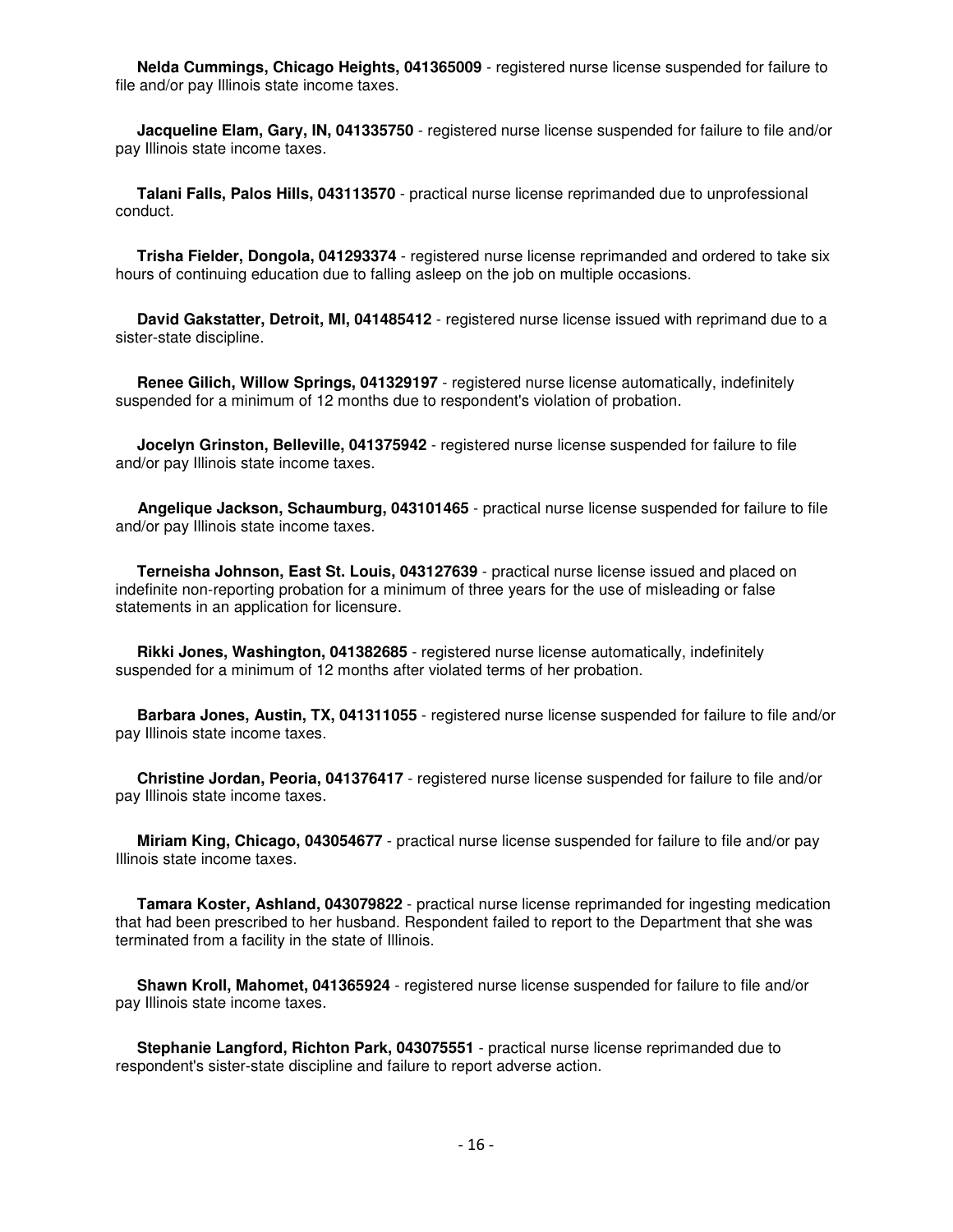**Princella Mack, Peoria, 043124715** - practical nurse license suspended for failure to file and/or pay Illinois state income taxes.

 **Vanessa Mason, Richmond, IN, 041441284** - registered nurse license indefinitely suspended due to a sister-state discipline.

 **Carole Mietelski, Tomahawk, WI, 043122189** - practical nurse license suspended for failure to file and/or pay Illinois state income taxes.

 **Sherri Mitchell, Moline, 041442367** - registered nurse license suspended for failure to file and/or pay Illinois state income taxes.

 **Phylinese Morris, Gardena, CA, 041271779** - registered nurse license placed in refuse to renew status due to sister-state discipline.

 **Vicki Mullaghy, Cicero, 041210989** - registered nurse license automatically, indefinitely suspended for a minimum of 12 months due to respondent's violation of probation.

 **Amber Newman, Carmi, 043115596** - practical nurse license indefinitely suspended for a minimum of three years due to her having engaged in the diversion of controlled substances and failing to report a termination to the Department.

 **Tammy Peters, Chicago, 041347799** - registered nurse license automatically, indefinitely suspended for a minimum of 12 months due to respondent's violation of probation.

 **Jennifer Pope, Decatur, 041332895** - registered nurse license automatically, indefinitely suspended for a minimum of 12 months due to respondent's violation of probation.

 **Sharon Preskill-Plachcinski, Round Lake, 041426465** - registered nurse license reprimanded due to her having failed to properly document and administer narcotics.

 **Susan Quinn, Diamond, 041256566** - registered nurse license suspended for failure to file and/or pay Illinois state income taxes.

 **Jaclyn Quintin, Red Bud, 041413274** - registered nurse license indefinitely suspended for a minimum of two years based on her theft of methylphenidate from a minor patient, subsequent termination as a nurse, failure to report the termination to the Department, guilty plea to theft related to her theft of tramadol from a mentally challenged patient, and failure to report the guilty plea to the Department.

 **Tracy Radusewicz, Crestwood, 041453210** - registered nurse license indefinitely suspended due to respondent's sister-state discipline and failure to report.

 **Marjorie Rhode, Pontiac, 041250134** - registered nurse license placed in refuse to renew status due to felony conviction.

 **Anne Romeo, Rock Island, 041288516** - registered nurse license indefinitely suspended due to unprofessional conduct.

 **Mary Simpson, Desoto, 041218092** - registered nurse license suspended for failure to file and/or pay Illinois state income taxes.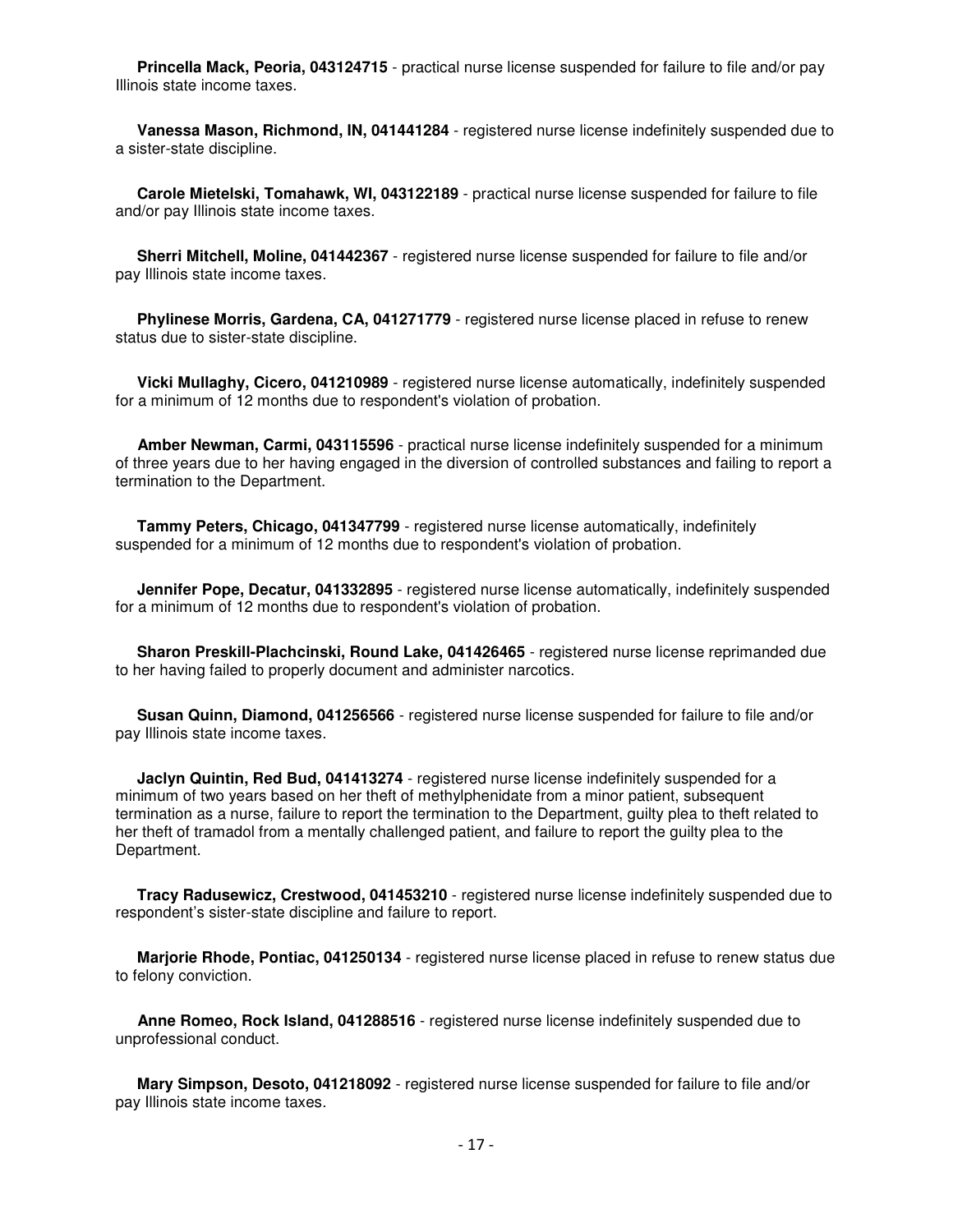**Rindi Smith, Mt. Zion, 043109317** - practical nurse license placed on probation for two years after on or about October 12, 2017, respondent resigned from a facility in the state of Illinois, where she was employed as a school nurse, for failure to administer proper insulin amounts and failure to record glucose levels on a diabetic student. There was no patient harm.

 **Melissa Smith, Greenville, 041310650** - registered nurse license indefinitely suspended for a minimum of 12 months due to respondent's violation of probation.

 **Casey Spann, Pittsfield, 043121914** - practical nurse license placed in refuse to renew status due to unprofessional conduct.

 **Conni Staker, Groveland, 041207005** - registered nurse license revoked due to respondent's violation of probation.

 **Kimberly Summers, White Hall, 043078572** - practical nurse license suspended for failure to file and/or pay Illinois state income taxes.

 **Thomas Trunk, Chicago, 041378216** - registered nurse license reprimanded and must complete 10 hours of continuing education due to unprofessional conduct.

 **Araceli Umlauf, Chesapeake, VA, 041319216** - registered nurse license suspended for being more than 30 days delinquent in the payment of child support.

 **Allyson Vazquez, Franklin, 041292506** - registered nurse license indefinitely suspended due to a sister-state discipline.

 **Shawnna Williams, Chicago, 043090092** - practical nurse license suspended for failure to file and/or pay Illinois state income taxes.

 **Lori Williams, Broadview, 041262554** - registered nurse license suspended for failure to file and/or pay Illinois state income taxes.

#### **NURSING HOME ADMINISTRATOR**

 **Daisy Moreno, Round Lake Beach, 045004104** - temporary nursing home administrator license reprimanded and must complete 15 hours of CE due to unprofessional conduct.

#### **PHARMACY**

 **Romell Bailey, Normal, 049239280** - pharmacy technician license placed in refuse to renew status due to having made a series of errors in the dispensing of medications.

 **Complete Pharm and Med Solutions LLC, Miami Lakes, FL, 054018243** - pharmacy license reprimanded and fined \$1,000 due to adverse actions taken in Minnesota, Florida, Alabama, Ohio, and Oregon.

 **Brandon Eldridge, Marine, 051294668** - pharmacist license placed on indefinite probation for a minimum of three years due to his having engaged in the diversion of controlled substances.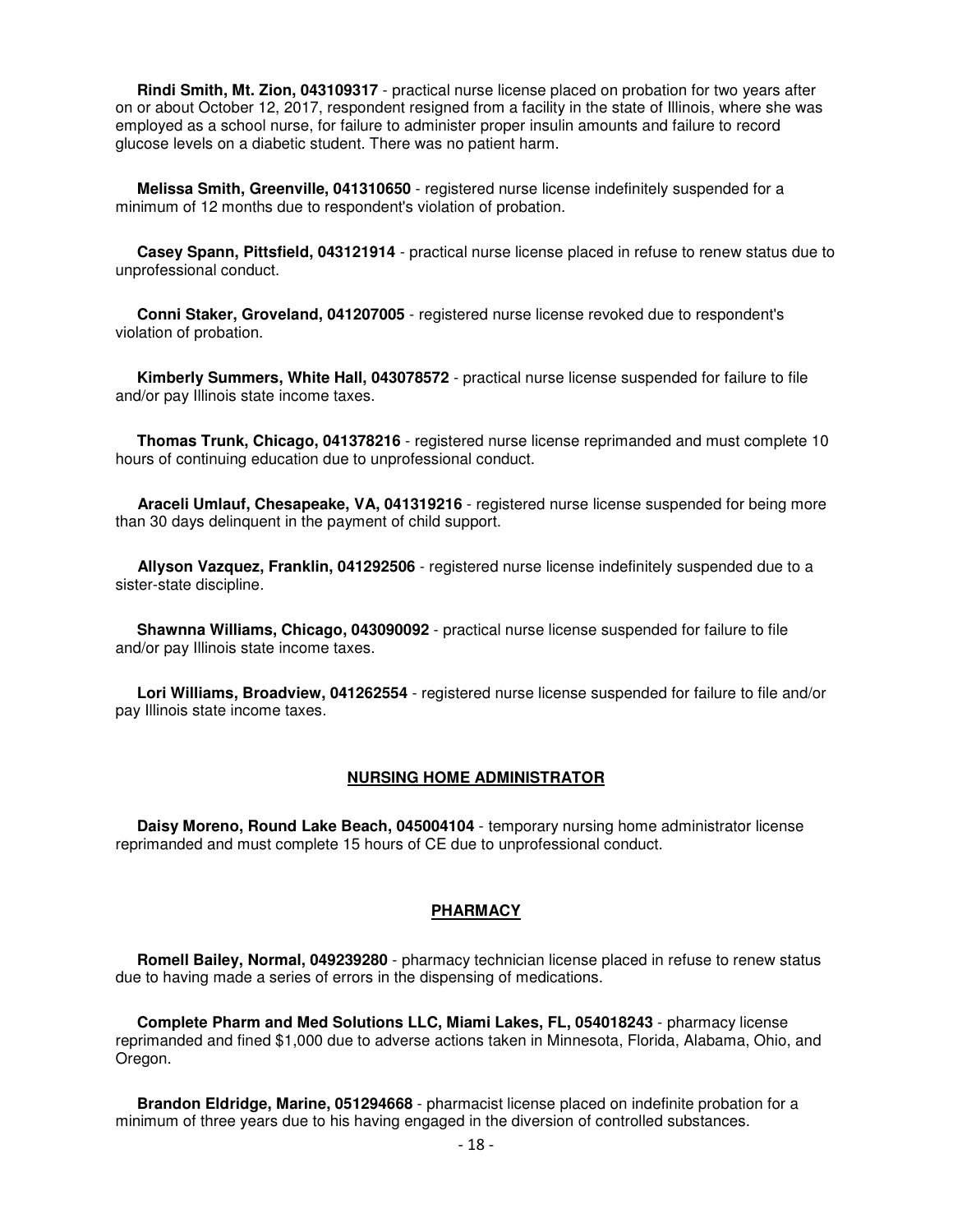**Bassel Joudeh, Orland Park, 051289499** - pharmacist license placed on indefinite probation for a minimum of three years due to multiple pharmacies in which he was the owner and pharmacist-in-charge having surrendered their U.S. Department of Justice-Drug Enforcement Administration (DEA) controlled substance registrations following a DEA controlled substance audit which revealed shortages of controlled substances.

 **Sara Landowski, Rockford, 049171577** - pharmacy technician license suspended for failure to file and/or pay Illinois state income taxes.

 **Ramon Lee, DeKalb, 049236895** - pharmacy technician license revoked due to his having engaged in the diversion of controlled substances.

 **James McDonald, Elmhurst, 051287550** - pharmacist license placed on indefinite probation for a minimum of two years due to drug diversion.

 **Lynette Neal, Joliet, 049263688** - pharmacy technician license suspended for failure to file and/or pay Illinois state income taxes.

 **Matthew Petersen, Woodstock, 049264446** - pharmacy technician license suspended for being more than 30 days delinquent in the payment of child support.

 **Rita Peterson, Waukegan, 049213285** - pharmacy technician license suspended for failure to file and/or pay Illinois state income taxes.

 **South Suburban Pharmacy, Hazel Crest, 054015826** - pharmacy license indefinitely suspended due to multiple violations observed during a routine inspection and due to having surrendered its U.S. Department of Justice-Drug Enforcement Administration (DEA) Registration for cause.

 **Brittany Stevenson, Gillespie, 049261260** - pharmacy technician license suspended for failure to file and/or pay Illinois state income taxes.

 **Suzanne Pharmacy Inc., Bridgeview, Oak Lawn, Burbank, 054016428** - d/b/a Crescent Pharmacy & 054019695 and Premier Family Pharmacy, pharmacy license - 054018906 are all voluntarily surrendered due to their having surrendered their U.S. Department of Justice-Drug Enforcement Administration (DEA) Controlled Substance Registrations following a DEA controlled substance audit which revealed shortages of controlled substances.

 **Towncare Pharmacy LLC, Crestwood, 054018573** - pharmacy license placed on indefinite probation for a minimum of two years due to multiple violations discovered during a routine inspection.

#### **PHYSICAL THERAPY**

 **Julie Panek, DeKalb, 070013220** - physical therapist license suspended for failure to file and/or pay Illinois state income taxes.

 **Jason Reinhard, Charleston, 160006194** - physical therapist assistant license reprimanded as result of failing to maintain accurate records concerning physical therapy care and treatment provided to a patient.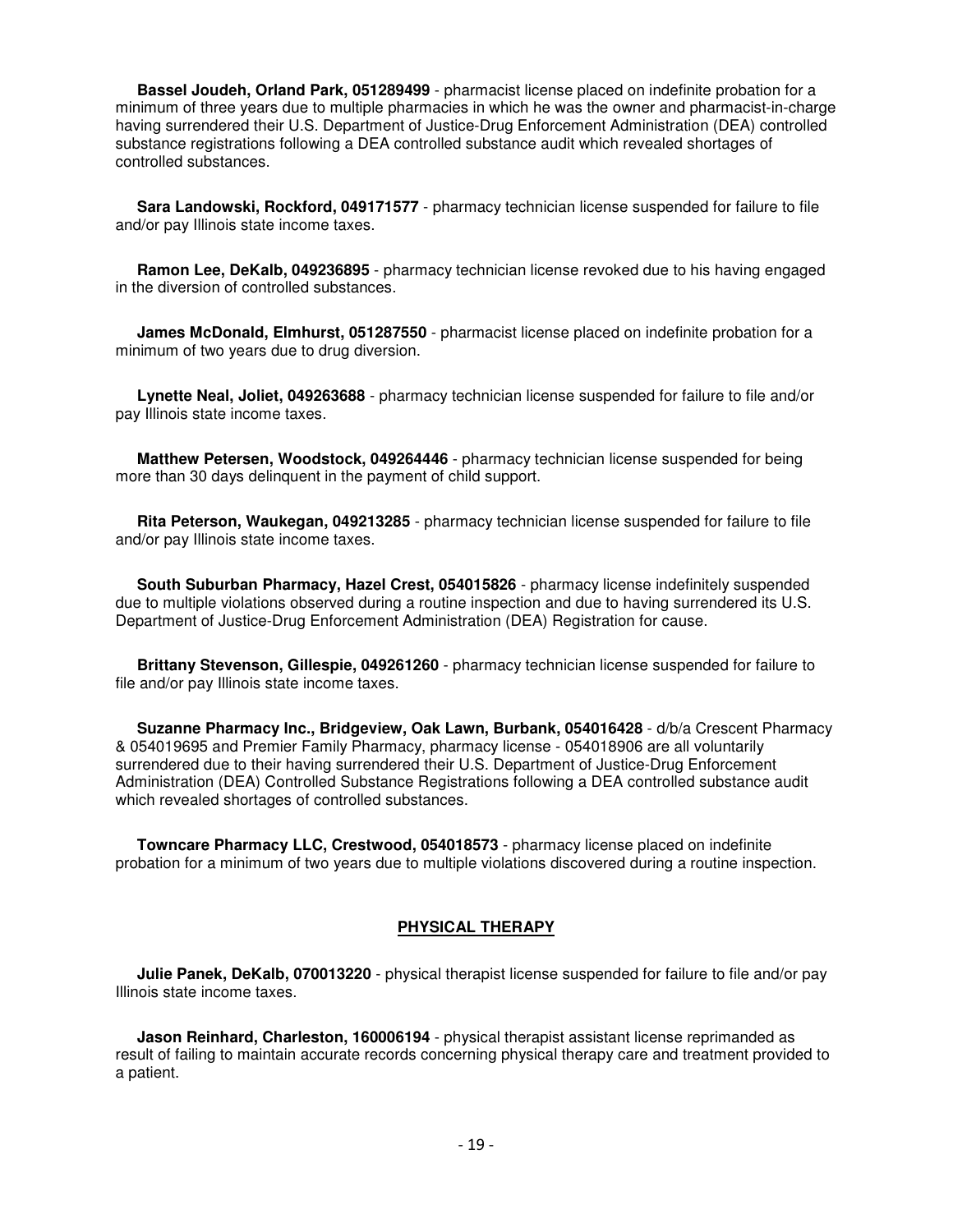#### **PROFESSIONAL COUNSELOR**

 **Jennifer Ramirez, Chicago, 180008985** - clinical professional counselor license suspended for failure to file and/or pay Illinois state income taxes.

#### **PUBLIC ACCOUNTANT**

 **Daniel Glick, Orland Park, 065021609** - certified public accountant license revoked due to a wire fraud conviction.

 **Richard Renner, Canton, 065015282** - certified public accountant license reprimanded for misrepresenting to Department, on his LCPA on-line licensure renewal application, that he satisfactorily completed Peer Review when in fact he presented no documentation to the Department to support such an assertion.

 **Jing Zeng, Chicago, 065049670** - certified public accountant license suspended for failure to file and/or pay Illinois state income taxes.

#### **RESPIRATORY CARE**

 **Lectisha Muse, Collinsville, 194008037** - respiratory care practitioner license suspended for failure to file and/or pay Illinois state income taxes.

#### **SHORTHAND REPORTER**

 **Loretta Adams, Chicago, 084003611** - certified shorthand reporter license suspended for failure to file and/or pay Illinois state income taxes.

#### **SOCIAL WORKER**

 **Cory Grad, Riverside, 150102496** - social worker license suspended for failure to file and/or pay Illinois state income taxes.

 **Burke Halinovych, Larkspur, CA, 149017221** - clinical social worker license suspended for failure to file and/or pay Illinois state income taxes.

 **Jeffrey McNeil, Calumet City, 149019173** - clinical social worker license suspended for failure to file and/or pay Illinois state income taxes.

 **Porcia Seals, Chicago, 149018804** - clinical social worker license suspended for failure to file and/or pay Illinois state income taxes.

#### **SPEECH-LANGUAGE PATHOLOGY AND AUDIOLOGY**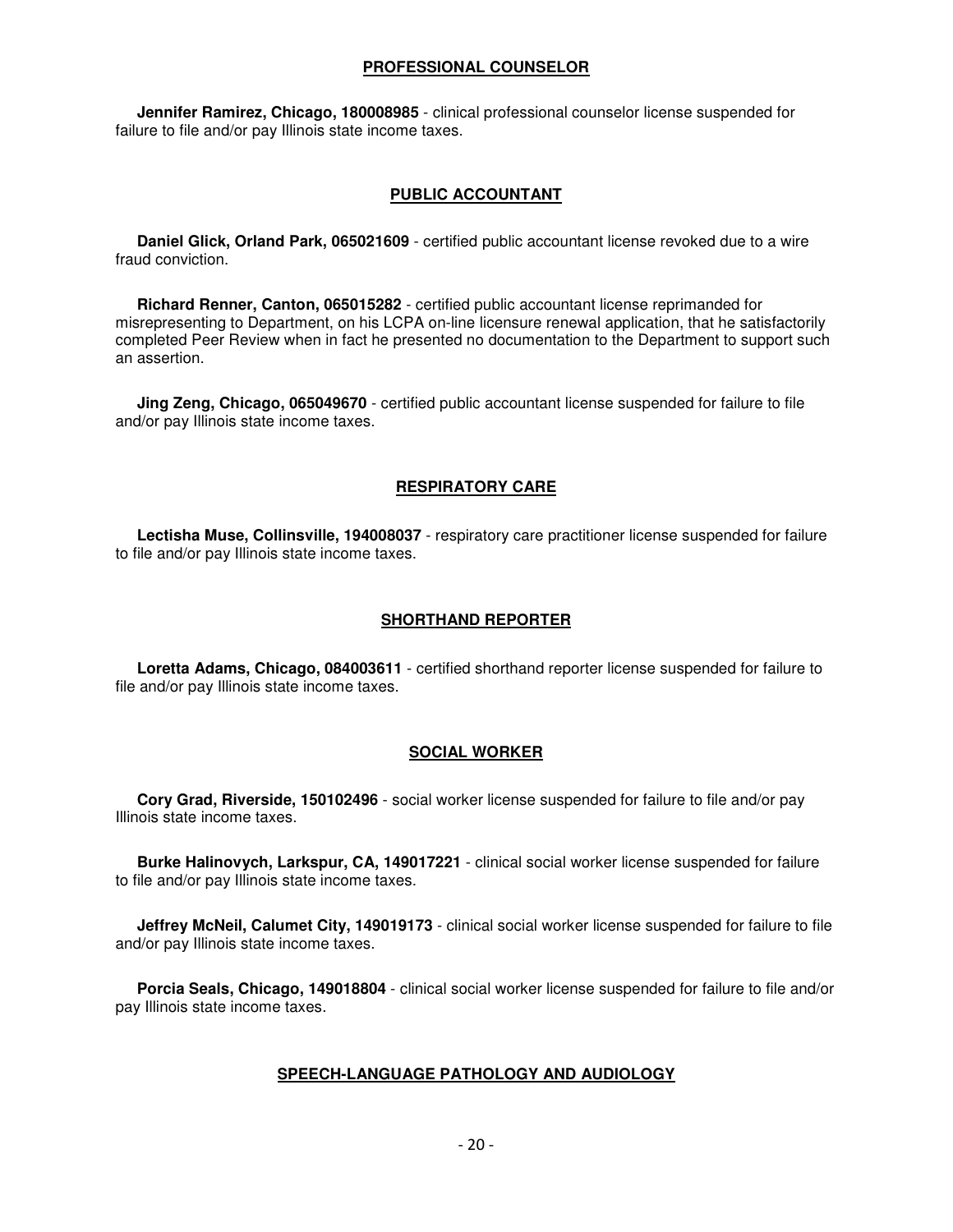**Cyndi Joplin, Crystal Lake, 146007532** - speech language pathologist license placed in refuse to renew status because of respondent billing speech language pathology services not provided to three Medicare patients.

#### **PROFESSIONAL ENGINEERS**

 **Rizaldie Nicolas, Chicago, 061026305** - enrolled professional engineer intern license suspended for failure to file and/or pay Illinois state income taxes.

#### **VETERINARY**

 **Tony Hicks, Paducah, KY, 090006861** - veterinarian license placed in refuse to renew status based on respondent's veterinary medicine while his license was not renewed.

 **Amy Perkinson, Jerseyville, 095001228** - veterinary technician license placed on probation for one year due to unprofessional conduct.

 **Rebecca Revis, Mahomet, 090008321** - veterinarian license indefinitely suspended for failing to provide records to the Department within 60 days in response to a written request made by the Department.

 **Erika Sikina, Milford, MI, 090012892** - veterinarian license issued and placed on indefinite probation for a minimum of six months due to a criminal conviction for larceny and use of a controlled substance in Michigan and discipline by the Michigan Board of Veterinary Medicine.

### **DIVISION OF REAL ESTATE**

#### **UNLICENSED**

 **Eric Himebaugh and KHM Holdings, Moline, Unlicensed -** ordered to cease and desist from engaging in any real estate activities in the State of Illinois that require a licensed and each shall pay a civil penalty of \$75,000 for unlicensed practice.

#### **APPRAISAL**

 **Peter Boden, Hanover, 553001769** - certified general real estate appraiser license suspended for failure to file and/or pay Illinois state income taxes.

 **William Neberieza, Oak Lawn, 553000264** - certified general real estate appraiser license reprimanded and fined \$4,000 for performing a misleading appraisal that failed to comply with the requirements of USPAP.

 **Edward Pavlica III, West Chicago, 553001171** - certified general real estate appraiser license surrendered for taking a fee to perform an appraisal and prepare an appraisal report and then failed to either perform that service or to immediately return the fee to the client.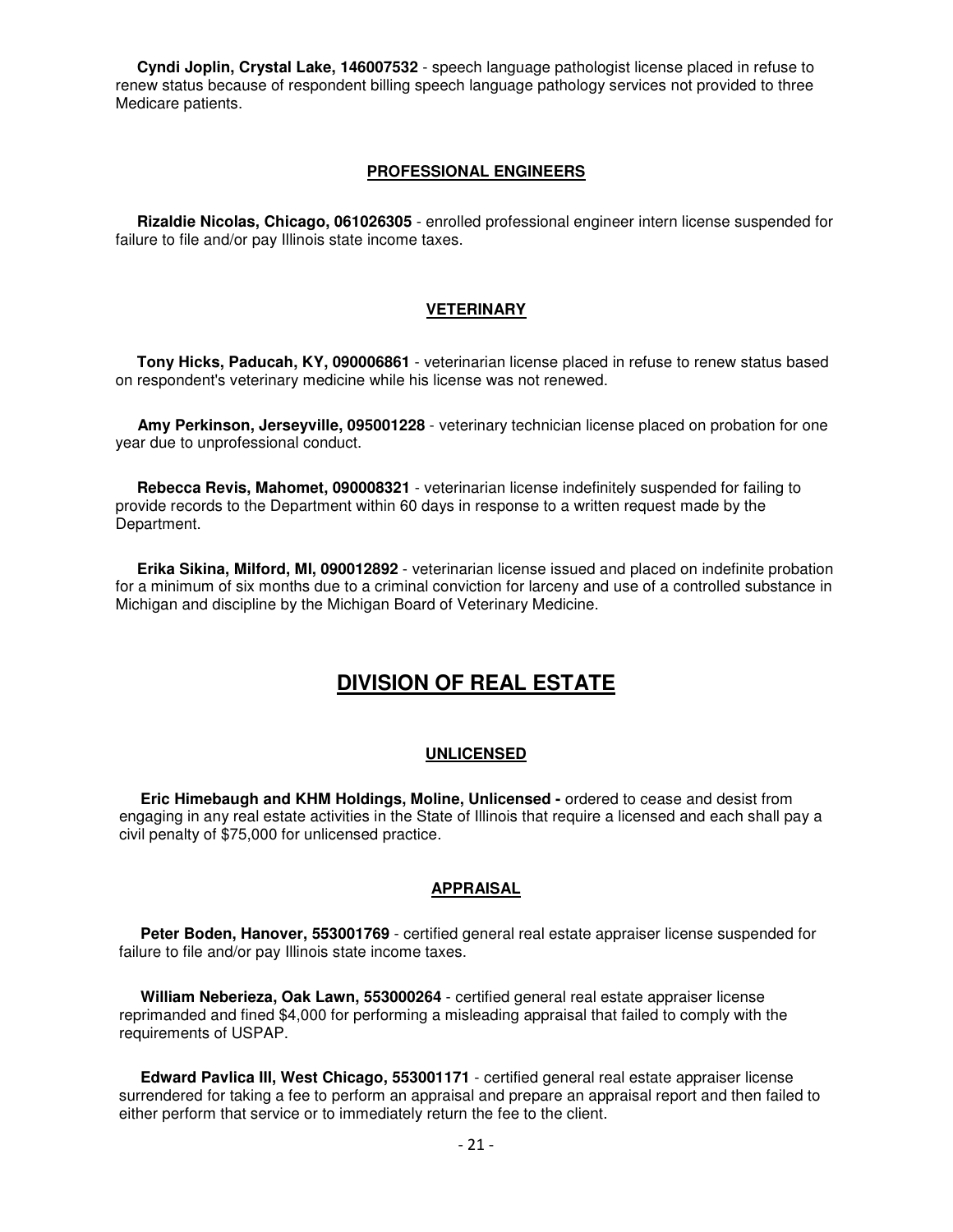**Service 1st Valuation & Settlement Services Inc, Pittsburg PA, 558000090** - appraisal management company license reprimanded and fined \$4,000 for failure to report within the mandatory 30-day period that the license was disciplined by the State of Oklahoma Real Estate Appraisal Board.

#### **AUCTIONEER**

 **Creighton Barker, Orangeville, 440000252** - auctioneer license suspended for a minimum period of 1 year and fined \$2,500 for engaging in the practice of auctioneering, conducted an auction, or provided an auction service after his license was expired.

#### **COMMUNITY ASSOCIATION MANAGER**

 **Christine O Hill, Chicago, 261001116** - community association manager license suspended for failure to file and/or pay Illinois state income taxes.

 **Dawn Schwartz, Plainfield, 261000916** - community association manager license fined \$2,000 for entering into contracts without Board authorization.

#### **HOME INSPECTOR**

 **Brian Catalanello, LaSalle, 450010182** - home inspector license suspended for failure to file and/or pay Illinois state income taxes.

 **James House, Springfield, 450010262** - home inspector license fined \$500 for failure to complete continuing education prior to renewing the license and for stating on the renewal application that the continuing education had been completed.

 **Timothy Kerfin, Palos Heights, 450001297 and Kerfin Inspections Inc, Palos Heights, 451.000921** - home inspector license and home inspection corporation license reprimanded and fined \$1,000, owed jointly and severally, for operating Kerfin Inspections Inc without an active license and issued an inspection report without including any license number indicated thereon.

 **Kristofer Pagliaro, Mokena, 450010918** - home inspector license fined \$500 for failure to complete continuing education prior to renewing the license and for stating on the renewal application that the continuing education had been completed.

#### **REAL ESTATE**

 **Ruth Alano, Roselle, 475137121** - real estate broker license suspended for failure to file and/or pay Illinois state income taxes.

 **Margaret Allen, Berwyn, 475104238** - real estate broker license suspended for failure to file and/or pay Illinois state income taxes.

 **Michael Joe Allen, Berwyn, 475114281** - real estate broker license suspended for failure to file and/or pay Illinois state income taxes.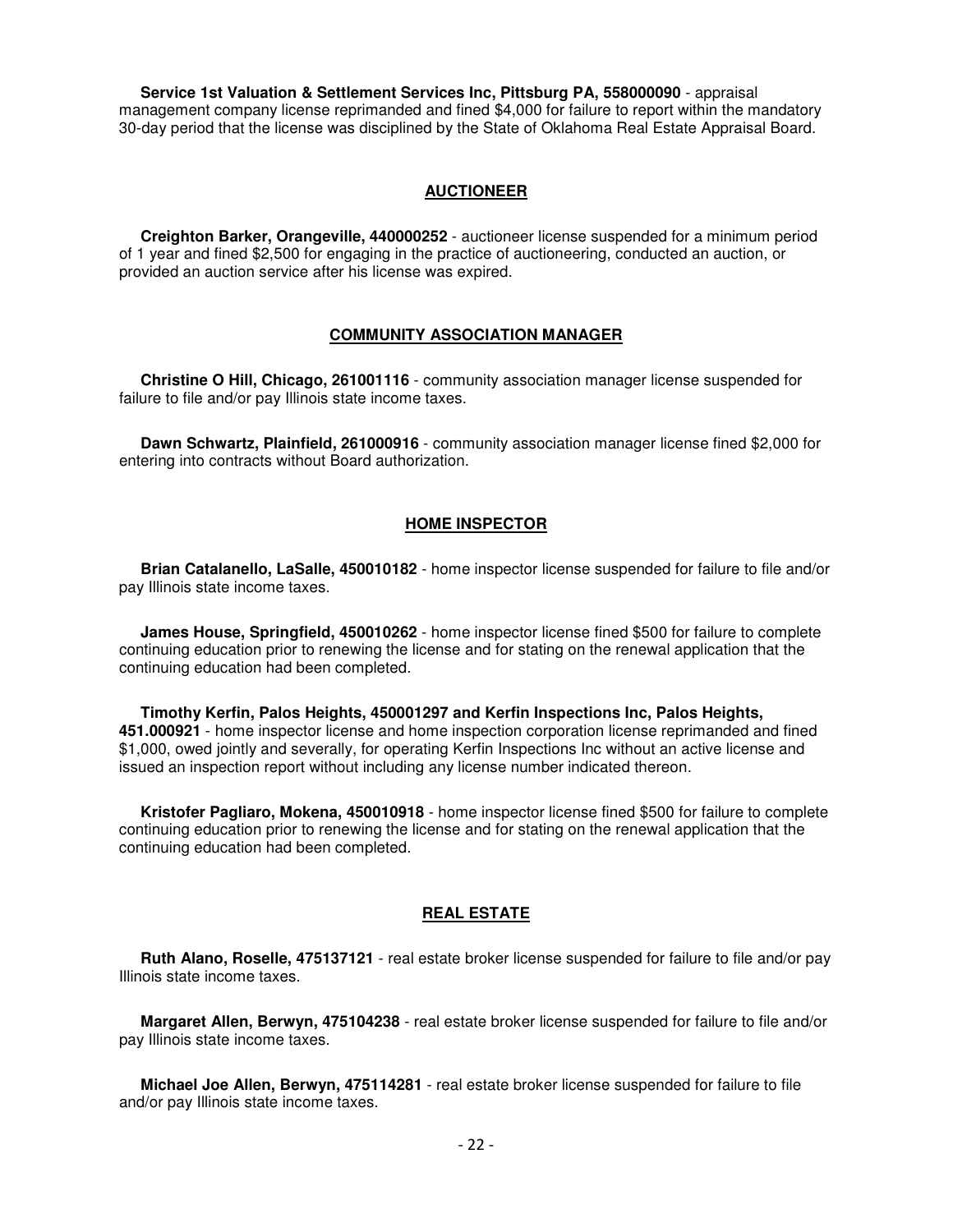**Geraldine Blair, Chicago, 475147081** - real estate broker license fined \$1,000 for failure to complete continuing education prior to renewing the license and for stating on the renewal application that the continuing education had been completed.

 **Donald Browning, Benton, 471016098** - real estate managing broker license suspended for failure to file and/or pay Illinois state income taxes.

 **Anthony Carlyle, Marquette Heights, 475158649** - real estate broker license suspended for failure to file and/or pay Illinois state income taxes.

 **Regina Castle, Chicago, 475167988** - real estate broker license suspended for a minimum of six months and fined \$1,000 for failure to complete continuing education prior to renewing the license and for stating on the renewal application that the continuing education had been completed.

 **Laura Cisneros, Peotone, 475166589** - real estate broker license suspended for a minimum of six months and fined \$1,000 for failure to complete continuing education requirement prior to renewing the license and for stating on the renewal application that the continuing education had been completed.

 **Ivan Corral, Boulder CO, 473014337** - real estate leasing agent license suspended for a minimum of six months and fined \$750 for failure to complete continuing education prior to renewing the license and for stating on the renewal application that the continuing education had been completed.

 **Thomas Cwiok, Naperville, 475153616** - real estate broker license suspended for failure to file and/or pay Illinois state income taxes.

 **Russell Davenport, Champaign, 475159881** - real estate broker license suspended for failure to file and/or pay Illinois state income taxes.

 **Sarah Dermody, Chicago, 475170256** - real estate broker license suspended for failure to file and/or pay Illinois state income taxes.

 **Loi Diep, Chicago, 475123964** - real estate broker license suspended for a minimum of six months and fined \$1,000 for failure to complete continuing education prior to renewing the license and for stating on the renewal application that the continuing education had been completed.

 **Linda Flajnik-Peter, Naperville, 475167104** - real estate broker license suspended for six months for failure to complete continuing education prior to renewing the license and for stating on the renewal application that the continuing education had been completed.

 **David Fonseca, Mokena, 475154203** - real estate broker license suspended for failure to file and/or pay Illinois state income taxes.

 **Heather Gallagher, Skokie, 471014970** - real estate managing broker license suspended for failure to file and/or pay Illinois state income taxes.

 **Michael Galvan, Chicago, 471010464** - real estate managing broker license suspended for failure to file and/or pay Illinois state income taxes.

 **Saul Garcia, Chicago, 471014661** - real estate managing broker license indefinitely suspended for being more than 30 days delinquent in the payment of child support.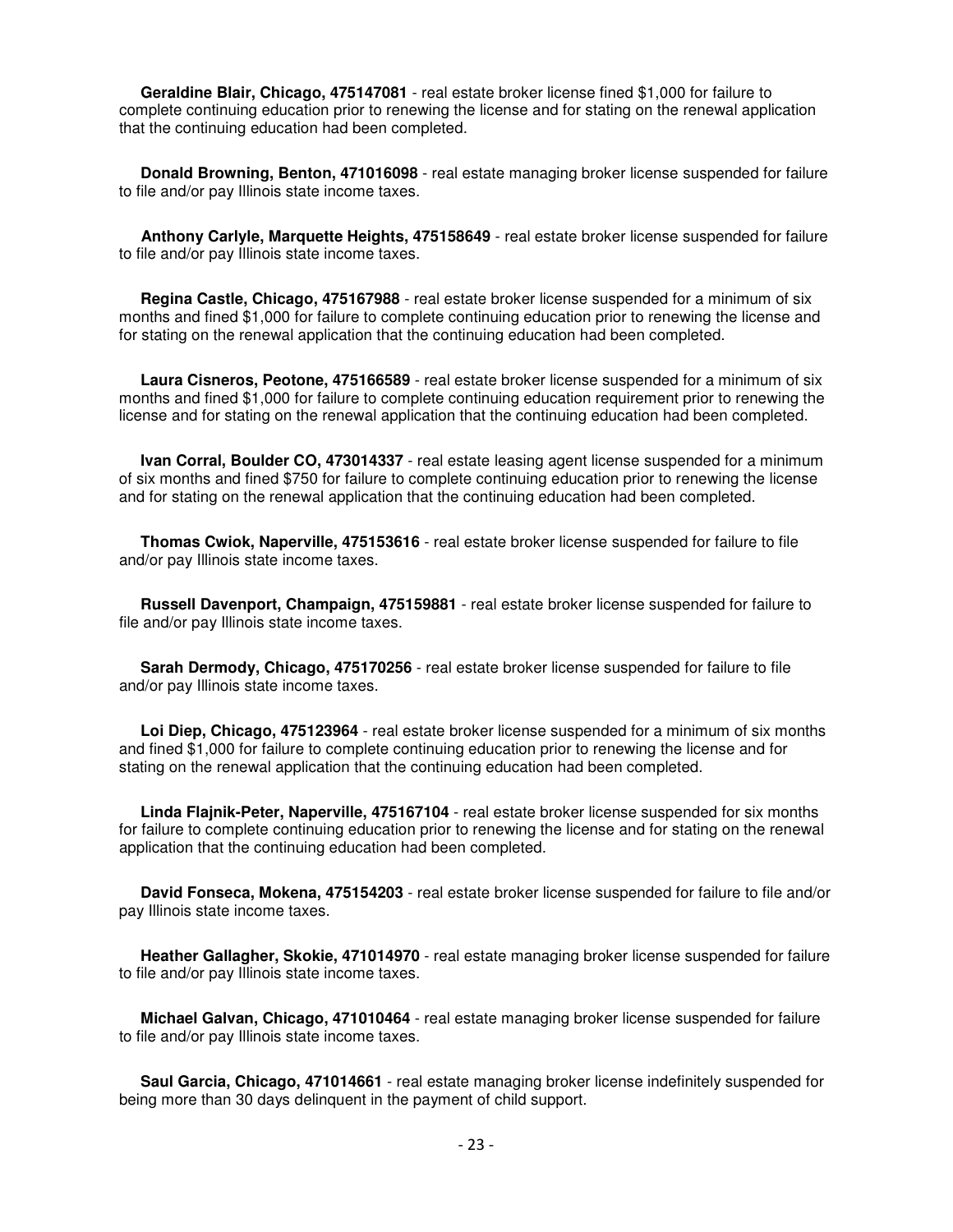**Sandra Gibbs, Mokena, 475135364** - real estate broker license fined \$1,000 and must complete a class in Ethics for allowing a buyer and home inspector to use her lock box access code.

 **Maricke Gilbert, Glenwood, 471015620** - real estate managing broker license suspended for failure to file and/or pay Illinois state income taxes.

 **Carey Goldberg, Chicago, 475143504** - real estate broker license suspended for a minimum of six months and fined \$1,000 for failure to complete continuing education prior to renewing the license and for stating on the renewal application that the continuing education had been completed.

 **Anthony Grant, Danvers, 473015087** - real estate leasing agent license suspended for a minimum of six months and fined \$750 for failure to complete continuing education prior to renewing the license and for stating on the renewal application that the continuing education had been completed.

 **Kirt Holder, Decatur, 475164404** - real estate broker license suspended for a minimum of six months and fined \$1,000 for failure to complete continuing education requirement prior to renewing the license and for stating on the renewal application that the continuing education had been completed.

 **Michele Houlihan, Tinley Park, 475143192** - real estate broker license suspended for failure to file and/or pay Illinois state income taxes.

 **Cynthia May Howard, Chicago, 473016825** - real estate leasing agent license suspended for failure to file and/or pay Illinois state income taxes.

 **Nicholas Hughbanks, Peoria, 475157775** - real estate broker license suspended for failure to file and/or pay Illinois state income taxes.

 **Laurence Hundman, Bloomington, 471002283** - real estate managing broker licensed fined \$1,000 for failure to provide information to the Department upon request.

 **Asiya Iskakova, Chicago, 475156147** - real estate broker license suspended and fined \$250 for aiding and abetting dishonorable and unethical conduct.

 **Natasha Jones, Aurora, 471020388** - real estate managing broker license placed on probation for the remainder of the two-year period entered on September 24, 2018 due to the disciplinary action against her real estate broker license.

 **Anton Ketchmark, Brookfield, 475166774** - real estate broker license fined \$1,000 for failure to complete continuing education prior to renewing the license and for stating on the renewal application that the continuing education had been completed.

 **Chad Kowal, Naperville, 475154290** - real estate broker license suspended for failure to file and/or pay Illinois state income taxes.

 **Raymond Marion, Bolingbrook, 475175945** - real estate broker license suspended for failure to file and/or pay Illinois state income taxes.

 **Mary McAnally, Bannockburn, 475171594** - real estate broker license suspended for failure to file and/or pay Illinois state income taxes.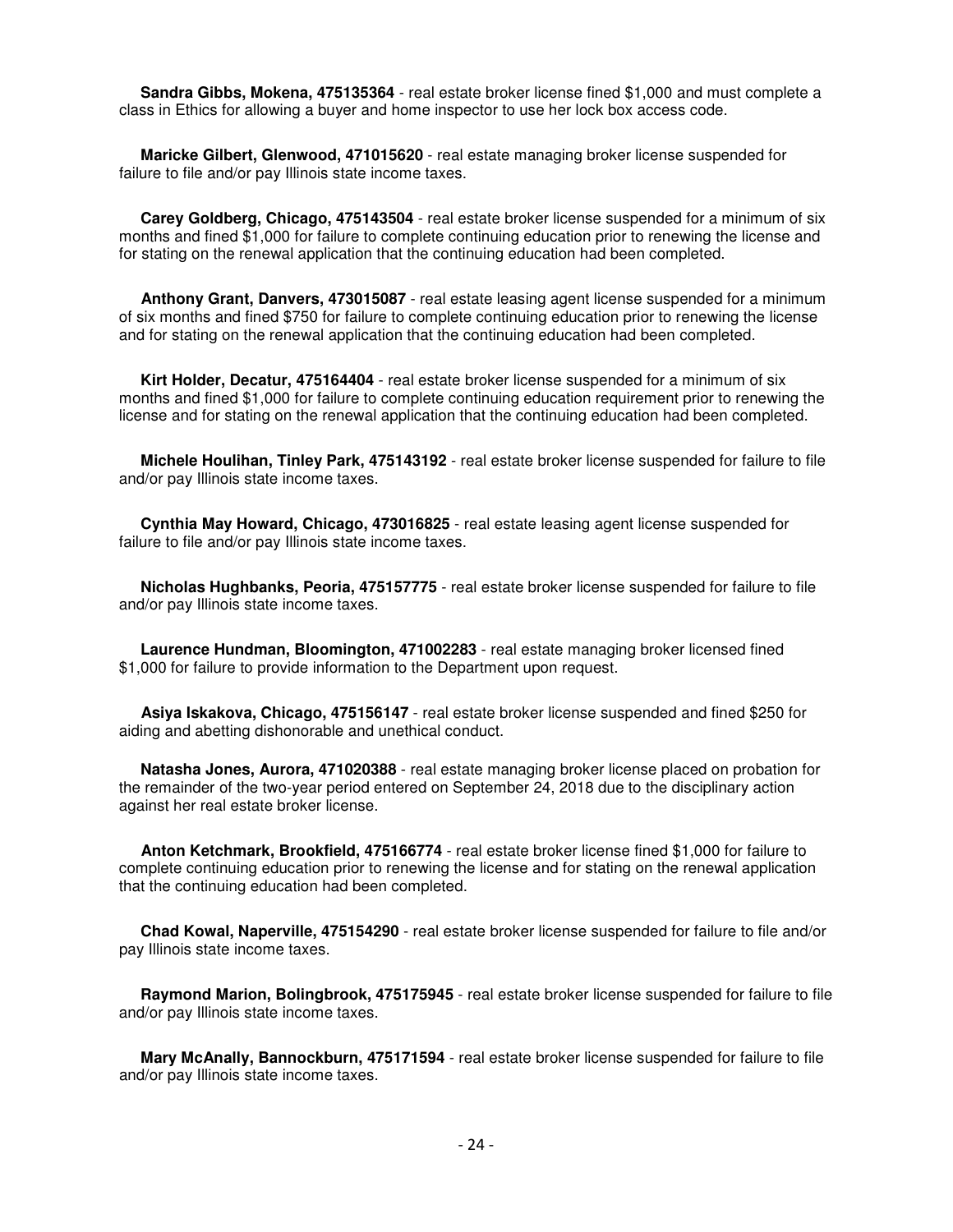**Rana Nandi, Chicago, 471018668** - real estate managing broker license suspended for failure to file and/or pay Illinois state income taxes.

 **Joanna Olszynska, Chicago, 475142138** - real estate broker license suspended for failure to file and/or pay Illinois state income taxes.

 **Steven Paige, Chicago, 475127586** - real estate broker license suspended for failure to file and/or pay Illinois state income taxes.

 **Leslie Pancner, Lisle, 475161498** - real estate broker license surrendered for failure to complete continuing education prior to renewing the license and for stating on the renewal application that the continuing education had been completed.

 **Luis Perez, Chicago, 475159406** - real estate broker license suspended for failure to file and/or pay Illinois state income taxes.

 **Joshua Pinto, Chicago, 475162767** - real estate broker license surrendered for failure to complete continuing education prior to renewing the license and for stating on the renewal application that the continuing education had been completed.

 **Sylena Price, Chicago, 475164702** - real estate broker license fined \$500 for failure to provide information to the Department upon request.

**Pradip Shah, Naperville, 475137895** - real estate broker license fined \$1,000 for failure to complete continuing education requirement prior to renewing the license and for stating on the renewal application that the continuing education had been completed.

 **Tom Sizopoulos, Palatine, 475151020** - real estate broker license fined \$1,250 for failure to complete continuing education prior to renewing the license and for stating on the renewal application that the continuing education had been completed.

 **Stacy Smith, Oakbrook Terrace, 473013463** - real estate leasing agent license surrendered for failure to complete continuing education requirement prior to renewing the license and for stating on the renewal application that the continuing education had been completed.

 **Cassandra Sneed, Chicago, 475179113** - real estate broker license suspended for failure to file and/or pay Illinois state income taxes.

 **Eric Sommerfeld, Chicago, 475099009** - real estate broker license suspended for failure to file and/or pay Illinois state income taxes.

 **Silvia Soto, Chicago, 475163041** - real estate broker license suspended for failure to file and/or pay Illinois state income taxes.

 **Gina Stvincentnull, Downers Grove, 475124562** - real estate broker license suspended for failure to file and/or pay Illinois state income taxes.

 **Kenneth Szady, Chicago, 471016178** - real estate managing broker license suspended for failure to file and/or pay Illinois state income taxes.